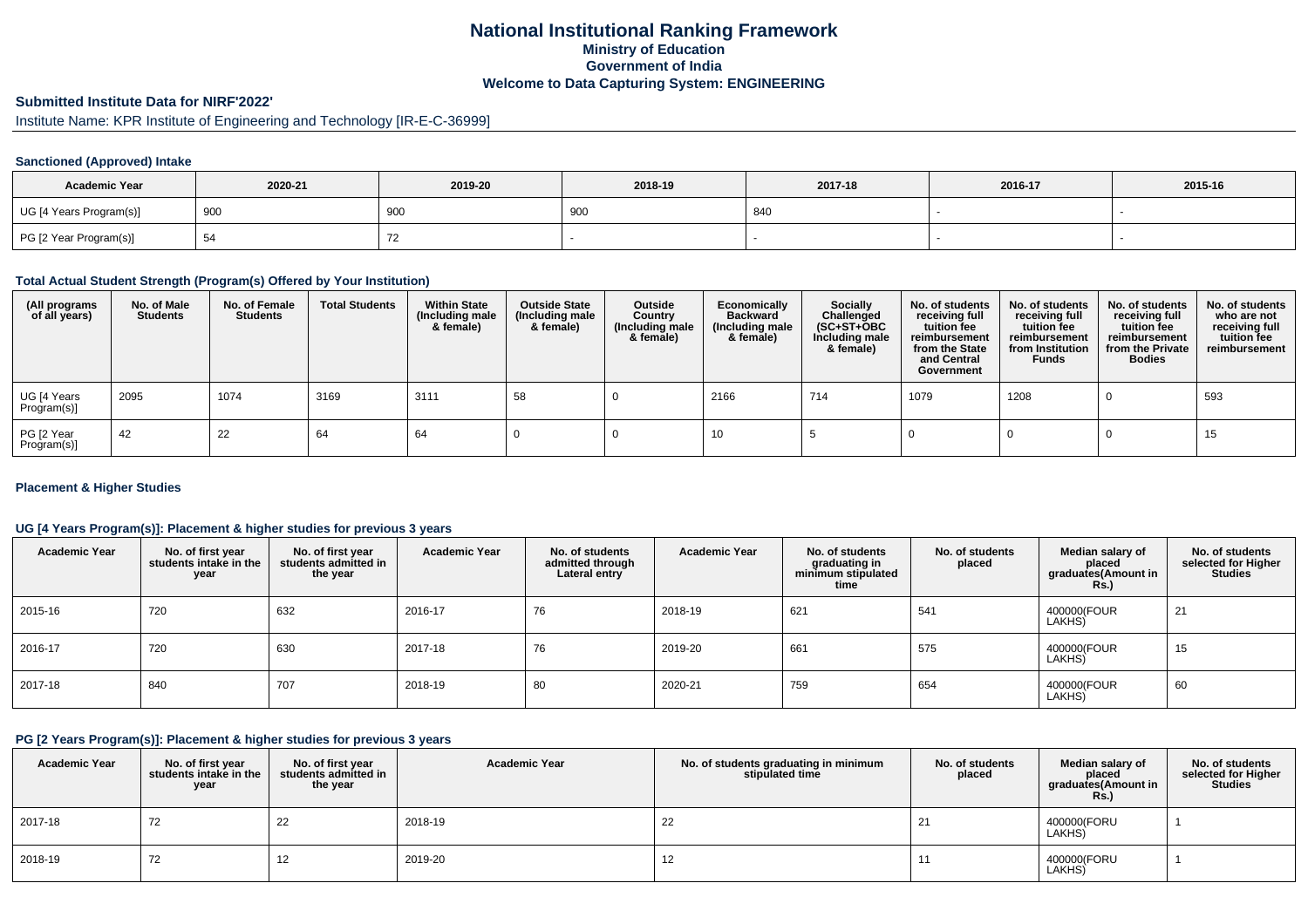| 2019-20 |  | 2020-21 |  | <b>FORU</b><br>40000<br>LAKHS) |  |
|---------|--|---------|--|--------------------------------|--|
|         |  |         |  |                                |  |

#### **Ph.D Student Details**

| Ph.D (Student pursuing doctoral program till 2020-21 Students admitted in the academic year 2020-21 should not be entered here.) |         |                       |         |  |
|----------------------------------------------------------------------------------------------------------------------------------|---------|-----------------------|---------|--|
|                                                                                                                                  |         | <b>Total Students</b> |         |  |
| Full Time                                                                                                                        |         | 16                    |         |  |
| Part Time                                                                                                                        |         | 192                   |         |  |
| No. of Ph.D students graduated (including Integrated Ph.D)                                                                       |         |                       |         |  |
|                                                                                                                                  | 2020-21 | 2019-20               | 2018-19 |  |
| Full Time                                                                                                                        |         |                       |         |  |
| Part Time                                                                                                                        | 25      |                       |         |  |

### **Financial Resources: Utilised Amount for the Capital expenditure for previous 3 years**

| <b>Academic Year</b>                                                                                                                                                                      | 2020-21                                                                                       | 2019-20                                                                                              | 2018-19                                                                                              |
|-------------------------------------------------------------------------------------------------------------------------------------------------------------------------------------------|-----------------------------------------------------------------------------------------------|------------------------------------------------------------------------------------------------------|------------------------------------------------------------------------------------------------------|
|                                                                                                                                                                                           | <b>Utilised Amount</b>                                                                        | <b>Utilised Amount</b>                                                                               | <b>Utilised Amount</b>                                                                               |
|                                                                                                                                                                                           |                                                                                               | Annual Capital Expenditure on Academic Activities and Resources (excluding expenditure on buildings) |                                                                                                      |
| Library (Books, Journals and e-Resources only)                                                                                                                                            | 3889524 (THIRTY EIGHT LAKHS EIGHTY NINE THOUSAND<br>FIVE HUNDRED AND TWENTY FOUR)             | 4362288 (FORTY THREE LAKHS SIXTY TWO THOUSAND<br>TWO HUNDRED AND EIGHTY EIGHT)                       | 2508806 (TWENTY FIVE LAKHS EIGHT THOUSAND EIGHT<br>HUNDRED AND SIX)                                  |
| New Equipment and software for Laboratories                                                                                                                                               | 193119435 (ONE CRORE NINETY THREE LAKHS<br>NINETEEN THOUSAND FOUR HUNDRED AND THIRTY<br>FIVE) | 4235020 (FORTY TWO LAKHS THIRTY FIVE THOUSAND<br>AND TWENTY)                                         | 5384582 (FIFTY THREE LAKHS EIGHTY FOUR THOUSAND<br>FIVE HUNDRED AND EIGHTY TWO)                      |
| <b>Engineering Workshops</b>                                                                                                                                                              | 4585894 (FORTY FIVE LAKHS EIGHTY FIVE THOUSAND<br>EIGHT HUNDRED AND NINETY FOUR)              | 6836774 (SIXTY EIGHT LAKHS THIRTY SIX THOUSAND<br>SEVEN HUNDRED AND SEVENTY FOUR)                    | 4684191 (FORTY SIX LAKHS EIGHTY FOUR THOUSAND<br>ONE HUNDRED AND NINETY ONE)                         |
| Other expenditure on creation of Capital Assets (For setting up<br>classrooms, seminar hall, conference hall, library, Lab, Engg<br>workshops excluding expenditure on Land and Building) | 46207724 (FOUR CRORE SIXTY TWO LAKHS SEVEN<br>THOUSAND SEVEN HUNDRED AND TWENTY FOUR)         | 33209226 (THREE CRORE THIRTY TWO LAKHS NINE<br>THOUSAND TWO HUNDRED AND TWENTY SIX)                  | 38327933 (THREE CRORES EIGHTY THREE LAKHS<br>TWENTY SEVEN THOUSAND NINE HUNDRED AND THIRTY<br>THREE) |

## **Financial Resources: Utilised Amount for the Operational expenditure for previous 3 years**

| <b>Academic Year</b>                                                                                                                                                                            | 2020-21                                                                                                | 2019-20                                                                                              | 2018-19                                                                                      |  |  |  |  |  |
|-------------------------------------------------------------------------------------------------------------------------------------------------------------------------------------------------|--------------------------------------------------------------------------------------------------------|------------------------------------------------------------------------------------------------------|----------------------------------------------------------------------------------------------|--|--|--|--|--|
|                                                                                                                                                                                                 | <b>Utilised Amount</b>                                                                                 | <b>Utilised Amount</b>                                                                               | <b>Utilised Amount</b>                                                                       |  |  |  |  |  |
| <b>Annual Operational Expenditure</b>                                                                                                                                                           |                                                                                                        |                                                                                                      |                                                                                              |  |  |  |  |  |
| Salaries (Teaching and Non Teaching staff)                                                                                                                                                      | 163774863 (SIXTEEN CRORE THIRTY SEVEN LAKHS<br>SEVENTY FOUR THOUSAND EIGHT HUNDRED AND SIXTY<br>THREE) | 158889522 (FIFTEEN CRORES EIGHTY EIGHT LAKHS<br>EIGHTY NINE THOUSAND FIVE HUNDRED AND TWENTY<br>TWO) | 137696564 (THRITEEN CRORES SEVENTY SIX LAKHS<br>FORTY FOUR THOUSAND THREE HUNDRED AND FIFTY) |  |  |  |  |  |
| Maintenance of Academic Infrastructure or consumables and<br>other running expenditures (excluding maintenance of hostels<br>and allied services, rent of the building, depreciation cost, etc) | 305779082 (THIRTY CRORE FIFTY SEVEN LAKHS<br>SEVENTY NINE THOUSAND AND EIGHTY TWO                      | 309426176 (THIRTY CRORES NINETY FOUR LAKHS<br>TWENTY SIX THOUSAND ONE HUNDRED AND SEVENTY<br>SIX)    | 117644350 (ELEVEN CRORES SEVENTY SIX LAKHS)                                                  |  |  |  |  |  |
| Seminars/Conferences/Workshops                                                                                                                                                                  | 12260461 (ONE CRORE TWENTY TWO LAKHS SIXTY<br>THOUSAND FOUR HUNDRED AND SIXTY ONE)                     | 18350004 (ONE CRORE EIGHTY THREE LAKHS FIFTY<br>THOUSAND AND FOUR)                                   | 15300451 (ONE CRORE FIFTY THREE LAKHS FOUR<br>HUNDRED AND FIFTY ONE)                         |  |  |  |  |  |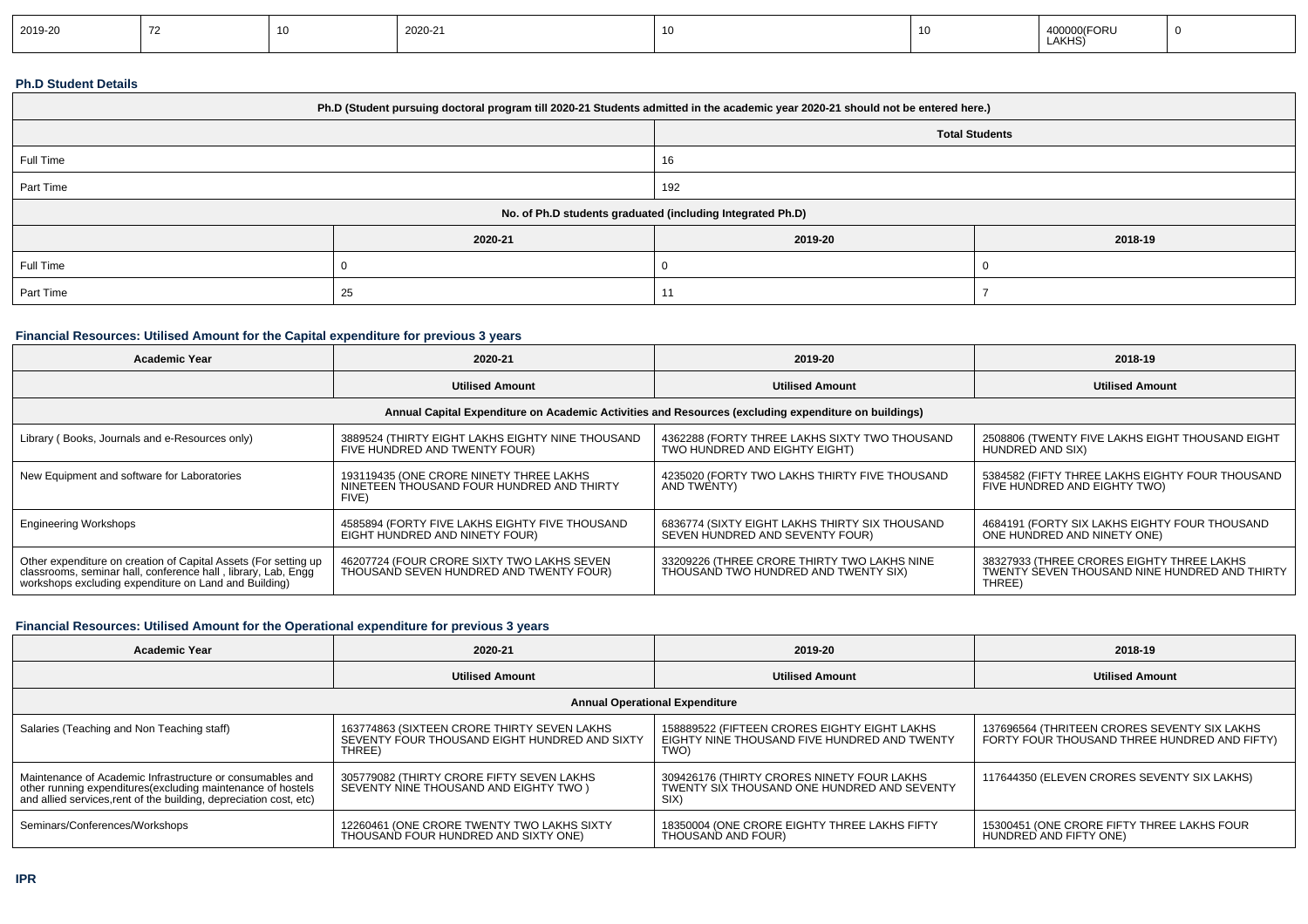| Calendar year            | 2020 | 2019 | 2018 |
|--------------------------|------|------|------|
| No. of Patents Published |      |      | 10   |
| No. of Patents Granted   |      |      |      |

### **Sponsored Research Details**

| <b>Financial Year</b>                    | 2020-21                                                               | 2019-20                                                          | 2018-19                         |
|------------------------------------------|-----------------------------------------------------------------------|------------------------------------------------------------------|---------------------------------|
| Total no. of Sponsored Projects          |                                                                       |                                                                  |                                 |
| Total no. of Funding Agencies            |                                                                       |                                                                  |                                 |
| Total Amount Received (Amount in Rupees) | 2762637                                                               | 1188232                                                          | 589000                          |
| Amount Received in Words                 | TWENTY SEVEN LAKHS SIXTY TWO THOUSAND SIX<br>HUNDRED AND THIRTY SEVEN | ELEVEN LAKHS EIGHTY EIGHT THOUSAND TWO<br>HUNDRED AND THIRTY TWO | FIVE LAKHS EIGHTY NINE THOUSAND |

### **Consultancy Project Details**

| <b>Financial Year</b>                    | 2020-21                                                     | 2019-20                                                    | 2018-19                                |
|------------------------------------------|-------------------------------------------------------------|------------------------------------------------------------|----------------------------------------|
| Total no. of Consultancy Projects        | 45                                                          |                                                            |                                        |
| Total no. of Client Organizations        |                                                             |                                                            |                                        |
| Total Amount Received (Amount in Rupees) | 1364650                                                     | 287750                                                     | 57300                                  |
| Amount Received in Words                 | THIRTEEN LAKHS SIXTY FOUR THOUSAND SIX HUNDRED<br>AND FIFTY | TWO LAKHS EIGHTY SEVEN THOUSAND SEVEN<br>HUNDRED AND FIFTY | FIFTY SEVEN THOUSAND AND THREE HUNDRED |

### **PCS Facilities: Facilities of physically challenged students**

| 1. Do your institution buildings have Lifts/Ramps?                                                                                                         | Yes, more than 80% of the buildings |
|------------------------------------------------------------------------------------------------------------------------------------------------------------|-------------------------------------|
| 2. Do your institution have provision for walking aids, including wheelchairs and transportation from one building to another for<br>handicapped students? | Yes                                 |
| 3. Do your institution buildings have specially designed toilets for handicapped students?                                                                 | Yes, more than 80% of the buildings |

#### **Faculty Details**

| Srno | <b>Name</b>     | Age | Designation                | Gender | Qualification | <b>Experience (In</b><br>Months) | <b>Currently working</b><br>with institution? | <b>Joining Date</b> | <b>Leaving Date</b>      | <b>Association type</b> |
|------|-----------------|-----|----------------------------|--------|---------------|----------------------------------|-----------------------------------------------|---------------------|--------------------------|-------------------------|
|      | ELAVARASAN S    | 29  | <b>Assistant Professor</b> | Male   | M.E.          | 72                               | Yes                                           | 01-02-2019          | $\sim$                   | Regular                 |
|      | YUVARAJ N       | 36  | Associate Professor        | Male   | Ph.D          | 181                              | Yes                                           | 09-06-2014          | $\overline{\phantom{a}}$ | Regular                 |
|      | <b>JENIFA G</b> | 35  | <b>Assistant Professor</b> | Female | M.E.          | 143                              | Yes                                           | 15-06-2017          | $\overline{\phantom{a}}$ | Regular                 |
|      | SUDARVIZHI D    | 34  | <b>Assistant Professor</b> | Female | Ph.D          | 139                              | Yes                                           | 31-12-2013          | $- -$                    | Regular                 |
|      | SRI PREETHAA K  | 36  | <b>Assistant Professor</b> | Female | Ph.D          | 163                              | Yes                                           | 03-06-2013          | $\sim$                   | Regular                 |
|      | <b>INDHUR</b>   | 27  | <b>Assistant Professor</b> | Female | M.E.          | 60                               | No                                            | 15-06-2017          | 30-04-2021               | Regular                 |
|      | SUMITHRA M G    | 48  | Professor                  | Female | Ph.D          | 334                              | No                                            | 03-04-2019          | 01-08-2021               | Regular                 |
|      | SWATHY M        | 30  | <b>Assistant Professor</b> | Female | M.E.          | 88                               | Yes                                           | 05-02-2019          | $\overline{\phantom{a}}$ | Regular                 |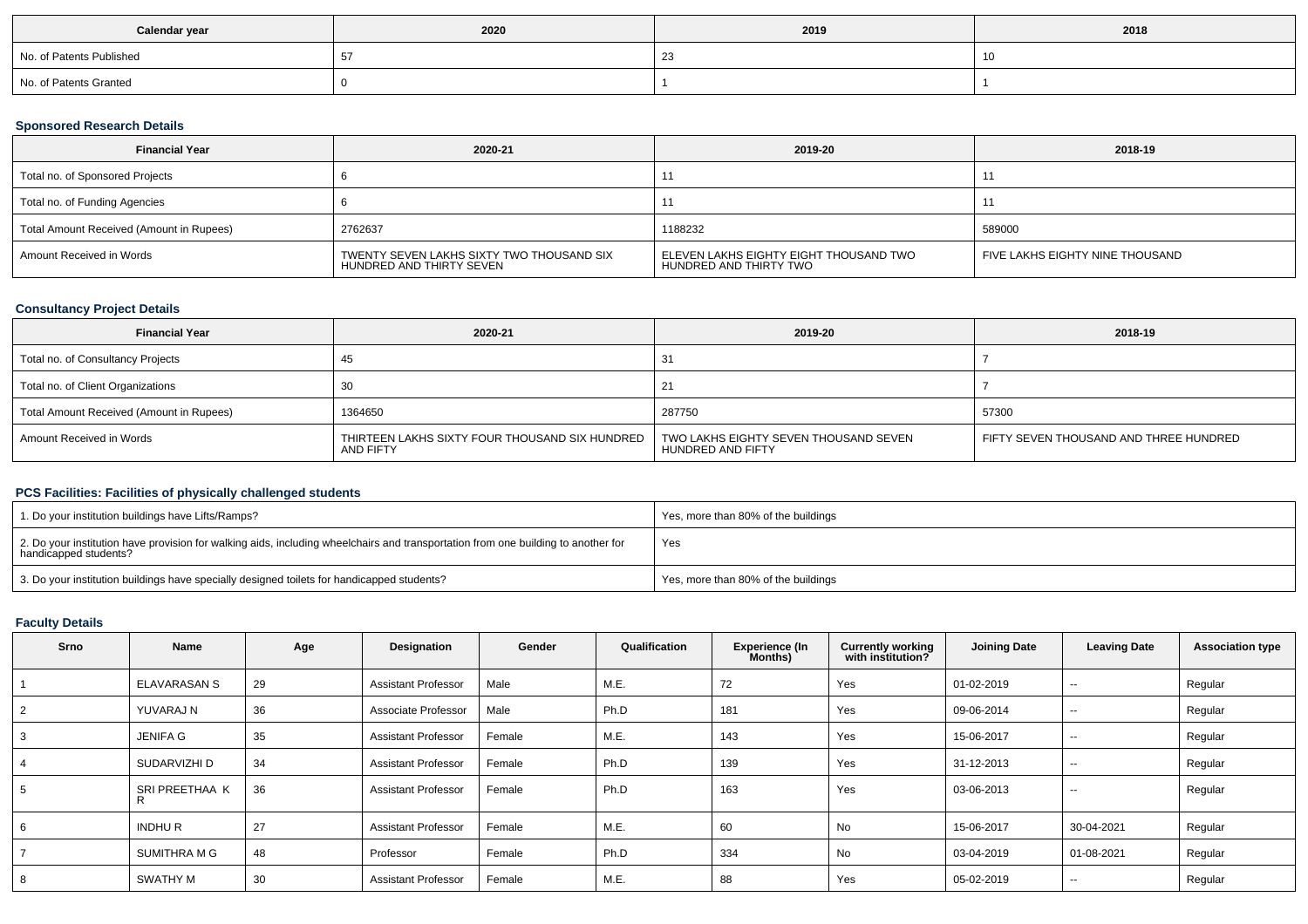| 9  | <b>HARIPRASAD R</b>                         | 29 | <b>Assistant Professor</b> | Male   | M.E.    | 79  | No  | 03-05-2019 | 01-05-2021               | Regular |
|----|---------------------------------------------|----|----------------------------|--------|---------|-----|-----|------------|--------------------------|---------|
| 10 | ALLWYN<br><b>GNANADAS A</b>                 | 29 | <b>Assistant Professor</b> | Male   | M.Tech  | 70  | Yes | 19-06-2017 | $\overline{\phantom{a}}$ | Regular |
| 11 | <b>BHARATH V</b>                            | 33 | <b>Assistant Professor</b> | Male   | M.E.    | 112 | Yes | 07-08-2018 | $\sim$                   | Regular |
| 12 | RAJESHWARI R                                | 32 | <b>Assistant Professor</b> | Female | M.E.    | 136 | Yes | 04-06-2018 |                          | Regular |
| 13 | SARAVANAN K                                 | 39 | <b>Assistant Professor</b> | Male   | M.E.    | 152 | Yes | 03-05-2019 |                          | Regular |
| 14 | KARTHIKEYAN M S                             | 44 | Associate Professor        | Male   | Ph.D    | 151 | Yes | 01-06-2015 | $\overline{\phantom{a}}$ | Regular |
| 15 | <b>ANIL KUMAR P</b>                         | 41 | Associate Professor        | Male   | Ph.D    | 148 | Yes | 01-07-2009 | $\sim$                   | Regular |
| 16 | PRIYA A K                                   | 34 | Associate Professor        | Female | Ph.D    | 141 | Yes | 03-11-2014 | $\sim$                   | Regular |
| 17 | <b>TRIVENI</b><br>RAJASHEKHAR<br>MANDLIMATH | 38 | <b>Assistant Professor</b> | Female | Ph.D    | 49  | Yes | 23-06-2017 | $\overline{\phantom{a}}$ | Regular |
| 18 | RAMACHANDRAN<br>S                           | 68 | Professor                  | Male   | Ph.D    | 511 | Yes | 06-08-2018 | Ξ.                       | Regular |
| 19 | PRATHEEP KUMAR<br>S                         | 38 | <b>Assistant Professor</b> | Male   | Ph.D    | 82  | Yes | 23-06-2017 | Ξ.                       | Regular |
| 20 | <b>NAKKEERAN E</b>                          | 45 | <b>Assistant Professor</b> | Male   | Ph.D    | 204 | Yes | 09-08-2018 | $\sim$                   | Regular |
| 21 | JAGADEESWARI R                              | 36 | Assistant Professor        | Female | M. Phil | 121 | Yes | 16-11-2011 | $\sim$                   | Regular |
| 22 | SARAVANAN R                                 | 37 | <b>Assistant Professor</b> | Male   | Ph.D    | 163 | Yes | 19-07-2013 | $\overline{a}$           | Regular |
| 23 | <b>VINOLIA</b><br><b>THAMILARASI</b>        | 41 | <b>Assistant Professor</b> | Female | Ph.D    | 157 | Yes | 01-06-2018 | $\overline{\phantom{a}}$ | Regular |
| 24 | SUDHA D                                     | 35 | <b>Assistant Professor</b> | Female | M. Phil | 151 | Yes | 05-07-2012 |                          | Regular |
| 25 | <b>VIVEKD</b>                               | 29 | <b>Assistant Professor</b> | Male   | M.Tech  | 73  | Yes | 01-06-2016 | $\overline{\phantom{a}}$ | Regular |
| 26 | <b>KANMANIS</b>                             | 35 | Associate Professor        | Female | Ph.D    | 144 | Yes | 01-06-2018 | --                       | Regular |
| 27 | <b>RAJKUMARK</b>                            | 30 | <b>Assistant Professor</b> | Male   | M.E.    | 87  | Yes | 22-06-2018 | $\sim$                   | Regular |
| 28 | DHARMARAJ R                                 | 37 | Associate Professor        | Male   | Ph.D    | 159 | Yes | 24-10-2017 | $\sim$                   | Regular |
| 29 | KAVIN KUMAR V                               | 28 | <b>Assistant Professor</b> | Male   | M.E.    | 60  | Yes | 01-07-2016 | --                       | Regular |
| 30 | LOGESHWARAN S                               | 27 | <b>Assistant Professor</b> | Male   | M.E.    | 44  | Yes | 01-11-2018 | --                       | Regular |
| 31 | <b>ELANGO KS</b>                            | 35 | Associate Professor        | Male   | Ph.D    | 146 | Yes | 18-01-2018 | --                       | Regular |
| 32 | <b>KAVITHA R</b>                            | 41 | <b>Assistant Professor</b> | Female | M.E.    | 188 | Yes | 05-09-2018 | --                       | Regular |
| 33 | <b>INDHIRA DEVI P</b>                       | 32 | Assistant Professor        | Female | M.E.    | 111 | Yes | 15-06-2017 | $\sim$                   | Regular |
| 34 | KALAIVANI V                                 | 28 | <b>Assistant Professor</b> | Female | M.E.    | 60  | No  | 15-06-2017 | 02-05-2020               | Regular |
| 35 | RAJESHKUMAR V                               | 32 | <b>Assistant Professor</b> | Male   | Ph.D    | 100 | Yes | 09-06-2016 | $\overline{\phantom{a}}$ | Regular |
| 36 | <b>VINODHINI C</b>                          | 30 | <b>Assistant Professor</b> | Female | M.E.    | 65  | Yes | 06-03-2019 |                          | Regular |
| 37 | <b>BHARANIS</b>                             | 29 | <b>Assistant Professor</b> | Female | M.E.    | 71  | Yes | 01-04-2019 | $\sim$                   | Regular |
| 38 | VIJAYALAKSHMI D                             | 56 | Professor                  | Female | Ph.D    | 339 | Yes | 15-04-2019 | $\overline{\phantom{a}}$ | Regular |
| 39 | MEENAKSHI B S                               | 38 | <b>Assistant Professor</b> | Female | M.E.    | 204 | Yes | 15-05-2019 | $\sim$                   | Regular |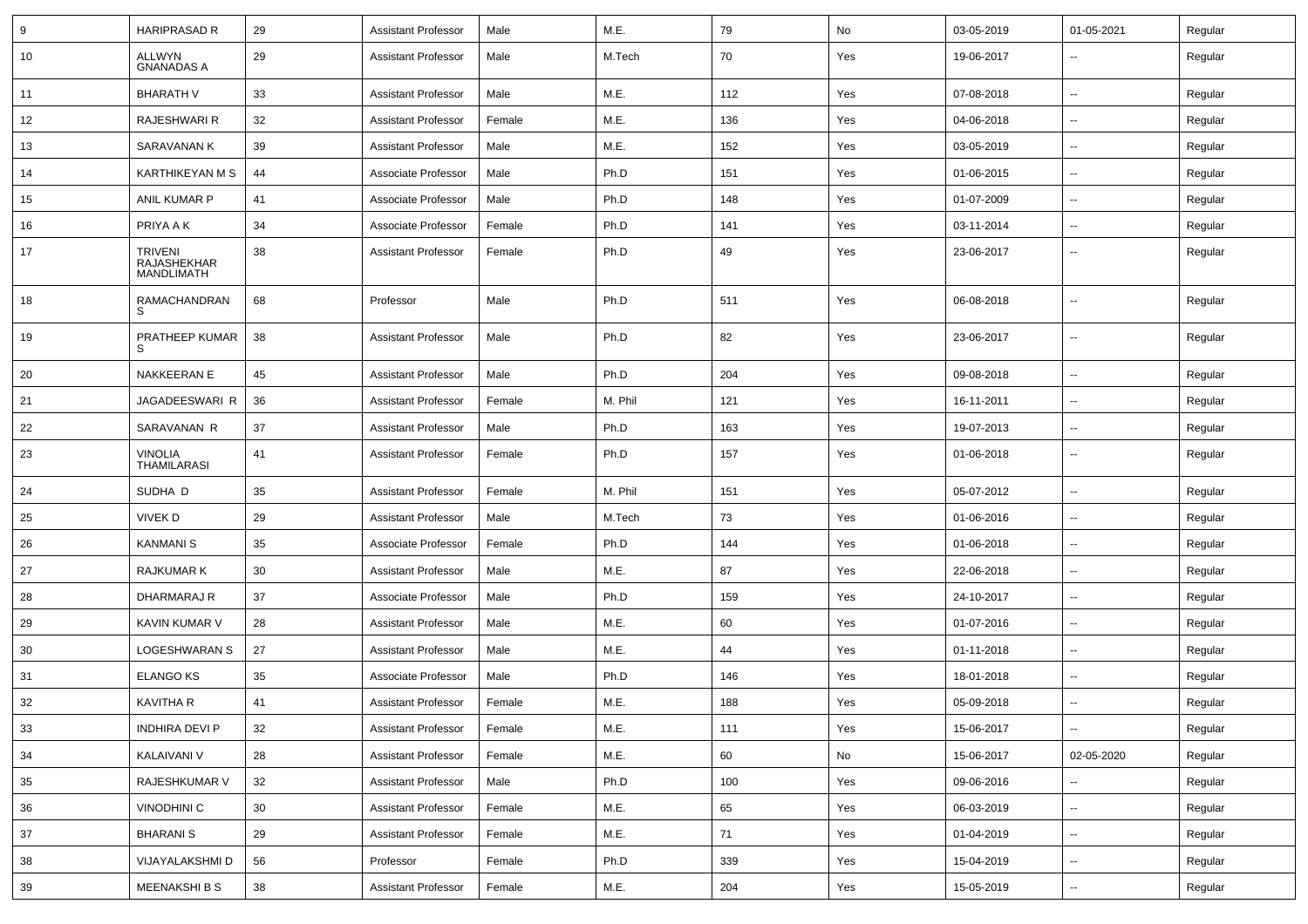| 40 | VISHNU KUMAR K                     | 40 | Associate Professor        | Male   | Ph.D   | 193 | Yes | 04-01-2016 | ⊶.                       | Regular |
|----|------------------------------------|----|----------------------------|--------|--------|-----|-----|------------|--------------------------|---------|
| 41 | <b>SURESH P</b>                    | 40 | Associate Professor        | Male   | Ph.D   | 171 | Yes | 01-07-2017 | -−                       | Regular |
| 42 | MADHUMATHI C S                     | 33 | <b>Assistant Professor</b> | Female | M.E.   | 125 | No  | 03-06-2013 | 30-04-2021               | Regular |
| 43 | KAMARAJ K                          | 37 | Associate Professor        | Male   | Ph.D   | 175 | Yes | 21-06-2017 | -−                       | Regular |
| 44 | RAJASEKARAN T                      | 35 | <b>Assistant Professor</b> | Male   | M.E.   | 119 | Yes | 04-06-2012 | --                       | Regular |
| 45 | ASWATHY R H                        | 33 | <b>Assistant Professor</b> | Female | Ph.D   | 108 | Yes | 15-06-2017 | $\sim$                   | Regular |
| 46 | <b>SALOMI M</b>                    | 33 | <b>Assistant Professor</b> | Female | M.E.   | 102 | Yes | 06-08-2018 | ⊶.                       | Regular |
| 47 | SARAVANAN M                        | 34 | <b>Assistant Professor</b> | Male   | Ph.D   | 122 | Yes | 03-06-2013 | ⊶.                       | Regular |
| 48 | VIDHYA K                           | 40 | <b>Assistant Professor</b> | Female | Ph.D   | 180 | Yes | 01-06-2015 | ⊷.                       | Regular |
| 49 | SIVARAMAKRISHN<br>AN R             | 32 | <b>Assistant Professor</b> | Male   | M.E.   | 131 | Yes | 09-06-2014 | $\overline{\phantom{a}}$ | Regular |
| 50 | <b>KANDASAMY S</b>                 | 32 | <b>Assistant Professor</b> | Male   | M.E.   | 97  | Yes | 03-06-2013 | $\overline{\phantom{a}}$ | Regular |
| 51 | <b>RAGUVARAN S</b>                 | 37 | <b>Assistant Professor</b> | Male   | M.E.   | 147 | No  | 01-06-2012 | 01-05-2021               | Regular |
| 52 | <b>SRITHAR S</b>                   | 31 | <b>Assistant Professor</b> | Male   | Ph.D   | 119 | No  | 02-05-2019 | 01-05-2021               | Regular |
| 53 | <b>BALAMURALI S</b>                | 36 | <b>Assistant Professor</b> | Male   | M.E.   | 148 | Yes | 03-06-2013 | $\overline{\phantom{a}}$ | Regular |
| 54 | SANTHANARAJ M                      | 37 | <b>Assistant Professor</b> | Male   | M.E.   | 174 | Yes | 02-01-2013 | ⊷.                       | Regular |
| 55 | JAI SHANKAR B                      | 45 | Associate Professor        | Male   | Ph.D   | 213 | Yes | 03-06-2011 | ⊷.                       | Regular |
| 56 | SIDDHARTHRAJU<br>K                 | 33 | <b>Assistant Professor</b> | Male   | M.Tech | 132 | No  | 01-06-2012 | 31-05-2021               | Regular |
| 57 | CHANDRA<br>PRASAD V                | 31 | <b>Assistant Professor</b> | Male   | M.E.   | 97  | Yes | 01-06-2013 | --                       | Regular |
| 58 | SATHISHKUMAR N                     | 31 | <b>Assistant Professor</b> | Male   | M.E.   | 97  | Yes | 06-06-2013 | --                       | Regular |
| 59 | NITHYA S                           | 32 | <b>Assistant Professor</b> | Female | M.E.   | 108 | Yes | 02-05-2012 | -−                       | Regular |
| 60 | SEETHALAKSHMI                      | 50 | Associate Professor        | Female | Ph.D   | 291 | Yes | 01-06-2017 | $\sim$                   | Regular |
| 61 | <b>COWSIGAN S P</b>                | 35 | <b>Assistant Professor</b> | Male   | M.Tech | 102 | Yes | 23-06-2017 | $\overline{\phantom{a}}$ | Regular |
| 62 | SINGARAM M                         | 31 | <b>Assistant Professor</b> | Male   | M.E.   | 97  | Yes | 01-07-2013 | ⊶.                       | Regular |
| 63 | <b>VENUGOPAL D</b>                 | 42 | Professor                  | Male   | Ph.D   | 238 | Yes | 02-01-2018 | -−                       | Regular |
| 64 | <b>KALIRAJAN K</b>                 | 40 | Associate Professor        | Male   | Ph.D   | 211 | Yes | 27-08-2018 | ⊷.                       | Regular |
| 65 | <b>FINNEY DANIEL</b><br>SHADRACH S | 31 | Assistant Professor        | Male   | Ph.D   | 97  | Yes | 01-07-2013 | $\overline{\phantom{a}}$ | Regular |
| 66 | <b>ASWATHA R</b>                   | 28 | <b>Assistant Professor</b> | Female | M.E.   | 49  | Yes | 21-06-2017 | ⊶.                       | Regular |
| 67 | <b>GUNANANDHINI S</b>              | 26 | <b>Assistant Professor</b> | Male   | M.E.   | 36  | Yes | 15-06-2018 | ⊷.                       | Regular |
| 68 | RAJESH KUMAR N                     | 41 | Associate Professor        | Male   | Ph.D   | 212 | Yes | 21-06-2017 | Щ,                       | Regular |
| 69 | SHANMUGARAJA T                     | 28 | <b>Assistant Professor</b> | Male   | M.E.   | 49  | Yes | 21-06-2017 | $\overline{\phantom{a}}$ | Regular |
| 70 | MANIKANDAN M                       | 34 | <b>Assistant Professor</b> | Male   | Ph.D   | 102 | Yes | 19-06-2017 | ⊶.                       | Regular |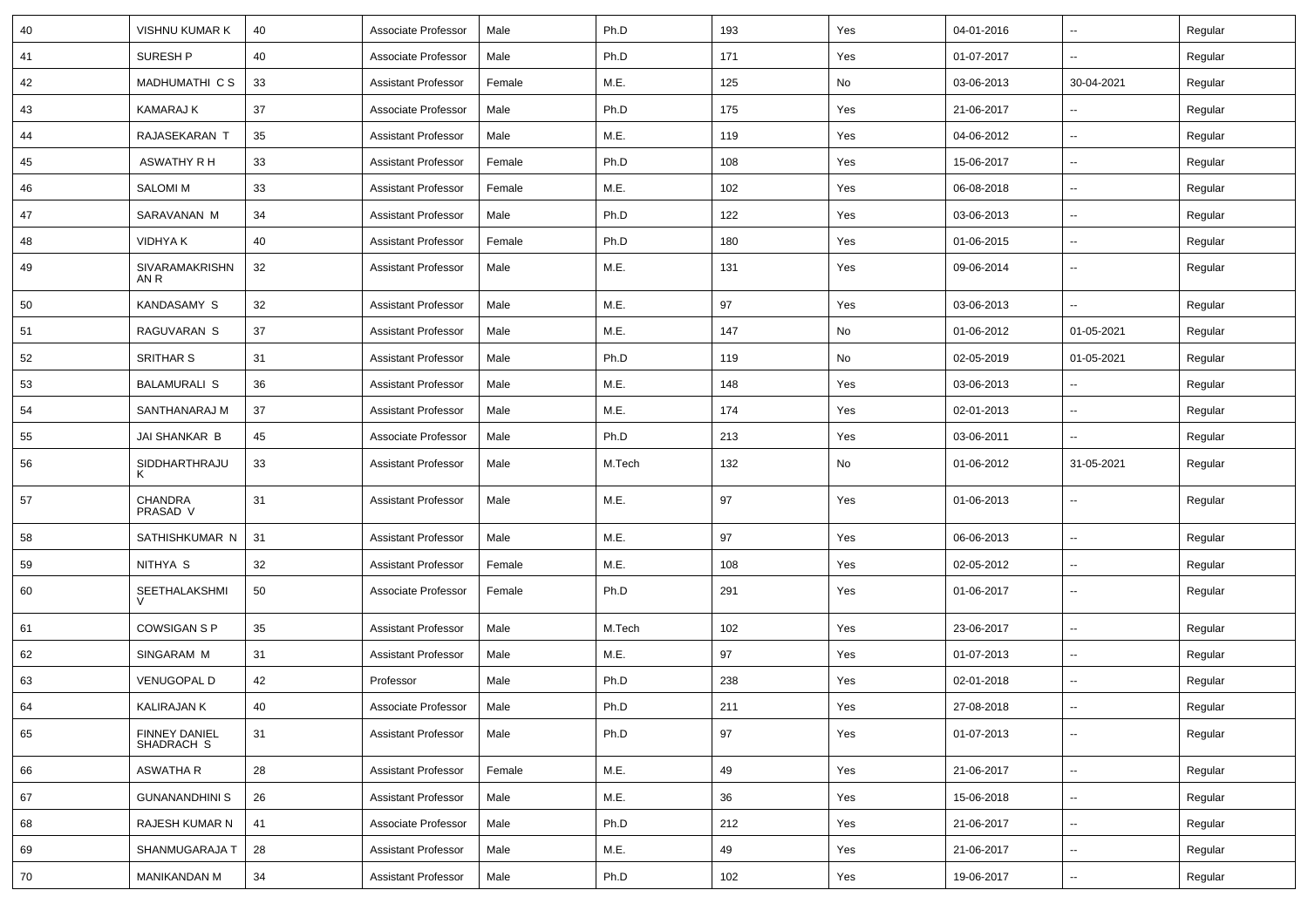| 71  | DHIVYA DEVI R                | 33 | <b>Assistant Professor</b> | Female | M.E.    | 113 | Yes | 15-09-2014 | $\overline{\phantom{a}}$ | Regular |
|-----|------------------------------|----|----------------------------|--------|---------|-----|-----|------------|--------------------------|---------|
| 72  | JAKIR HUSSAIN G<br>ĸ         | 38 | <b>Assistant Professor</b> | Male   | M.E.    | 206 | Yes | 03-07-2017 | Ξ.                       | Regular |
| 73  | JAGADESH T                   | 30 | <b>Assistant Professor</b> | Male   | M.E.    | 82  | Yes | 15-06-2018 | $\sim$                   | Regular |
| 74  | <b>CHANDRAN V</b>            | 27 | <b>Assistant Professor</b> | Male   | M.E.    | 61  | No  | 06-03-2019 | 01-09-2021               | Regular |
| 75  | VIJAYALAKSHMI V              | 34 | <b>Assistant Professor</b> | Female | M.E.    | 164 | No  | 11-06-2014 | 01-05-2021               | Regular |
| 76  | KARPAGAM J                   | 44 | Professor                  | Female | Ph.D    | 265 | Yes | 12-06-2015 | --                       | Regular |
| 77  | <b>LALITHA B</b>             | 35 | <b>Assistant Professor</b> | Female | M.E.    | 128 | Yes | 31-12-2013 | $\sim$                   | Regular |
| 78  | <b>KUMAR</b><br>CHINNAIYAN V | 45 | Professor                  | Male   | Ph.D    | 253 | Yes | 08-06-2015 | $\overline{\phantom{a}}$ | Regular |
| 79  | UTHIRASAMY R                 | 38 | Professor                  | Male   | Ph.D    | 169 | Yes | 01-06-2016 | $\sim$                   | Regular |
| 80  | VIVEKANANDAN S               | 43 | <b>Assistant Professor</b> | Male   | M.E.    | 163 | Yes | 10-06-2011 | $\overline{\phantom{a}}$ | Regular |
| 81  | MOHAMED<br><b>IBRAHIM A</b>  | 32 | <b>Assistant Professor</b> | Male   | M.E.    | 108 | Yes | 11-06-2012 | Щ,                       | Regular |
| 82  | <b>GOWRI SHANKAR</b><br>A    | 35 | Assistant Professor        | Male   | Ph.D    | 156 | No  | 30-06-2010 | 01-05-2021               | Regular |
| 83  | SARAVANAN G                  | 38 | <b>Assistant Professor</b> | Male   | M.E.    | 186 | Yes | 19-06-2009 | Ξ.                       | Regular |
| 84  | REVATHI R                    | 34 | <b>Assistant Professor</b> | Female | M.E.    | 127 | Yes | 01-06-2012 | --                       | Regular |
| 85  | SATHISH KUMAR<br>D           | 36 | <b>Assistant Professor</b> | Male   | Ph.D    | 143 | Yes | 15-06-2012 | $\overline{\phantom{a}}$ | Regular |
| 86  | <b>RAVI KUMAR P</b>          | 33 | <b>Assistant Professor</b> | Male   | M.E.    | 121 | Yes | 06-07-2017 | $\overline{\phantom{a}}$ | Regular |
| 87  | RAJESH KUMAR L               | 33 | <b>Assistant Professor</b> | Male   | Ph.D    | 120 | Yes | 01-09-2011 | Ξ.                       | Regular |
| 88  | NARMATAHA M                  | 28 | <b>Assistant Professor</b> | Female | M. Phil | 48  | No  | 15-06-2017 | 30-11-2018               | Regular |
| 89  | PRABHU L                     | 36 | <b>Assistant Professor</b> | Male   | Ph.D    | 132 | Yes | 25-05-2012 | --                       | Regular |
| 90  | DAMODHARAN K                 | 38 | <b>Assistant Professor</b> | Male   | M. Phil | 153 | Yes | 01-06-2017 | Ξ.                       | Regular |
| 91  | ANANDKUMAR R                 | 33 | <b>Assistant Professor</b> | Male   | Ph.D    | 116 | Yes | 16-05-2012 | $\overline{\phantom{a}}$ | Regular |
| 92  | <b>BHUVANESWARI V</b>        | 39 | <b>Assistant Professor</b> | Female | M.E.    | 201 | Yes | 19-08-2013 | $\overline{\phantom{a}}$ | Regular |
| 93  | <b>KARTHIKEYAN S</b>         | 35 | <b>Assistant Professor</b> | Male   | M. Phil | 138 | Yes | 05-06-2017 | Ξ.                       | Regular |
| 94  | ARAVINDH D                   | 37 | <b>Assistant Professor</b> | Male   | Ph.D    | 181 | Yes | 15-06-2018 | $\overline{\phantom{a}}$ | Regular |
| 95  | <b>MEENAS</b>                | 42 | <b>Assistant Professor</b> | Female | Ph.D    | 162 | Yes | 01-06-2017 | $\overline{\phantom{a}}$ | Regular |
| 96  | KARTHIKEYAN K                | 38 | <b>Assistant Professor</b> | Male   | Ph.D    | 138 | Yes | 01-02-2019 | Ц.                       | Regular |
| 97  | MYVIZHI M                    | 36 | <b>Assistant Professor</b> | Female | Ph.D    | 150 | Yes | 01-02-2019 | --                       | Regular |
| 98  | <b>JANAGIK</b>               | 43 | <b>Assistant Professor</b> | Female | Ph.D    | 244 | Yes | 04-02-2019 | $\overline{\phantom{a}}$ | Regular |
| 99  | ARULMURUGAN B                | 34 | Associate Professor        | Male   | Ph.D    | 108 | Yes | 14-11-2014 | $\overline{\phantom{a}}$ | Regular |
| 100 | KARTHI N                     | 35 | <b>Assistant Professor</b> | Male   | M.E.    | 69  | Yes | 21-08-2017 | --                       | Regular |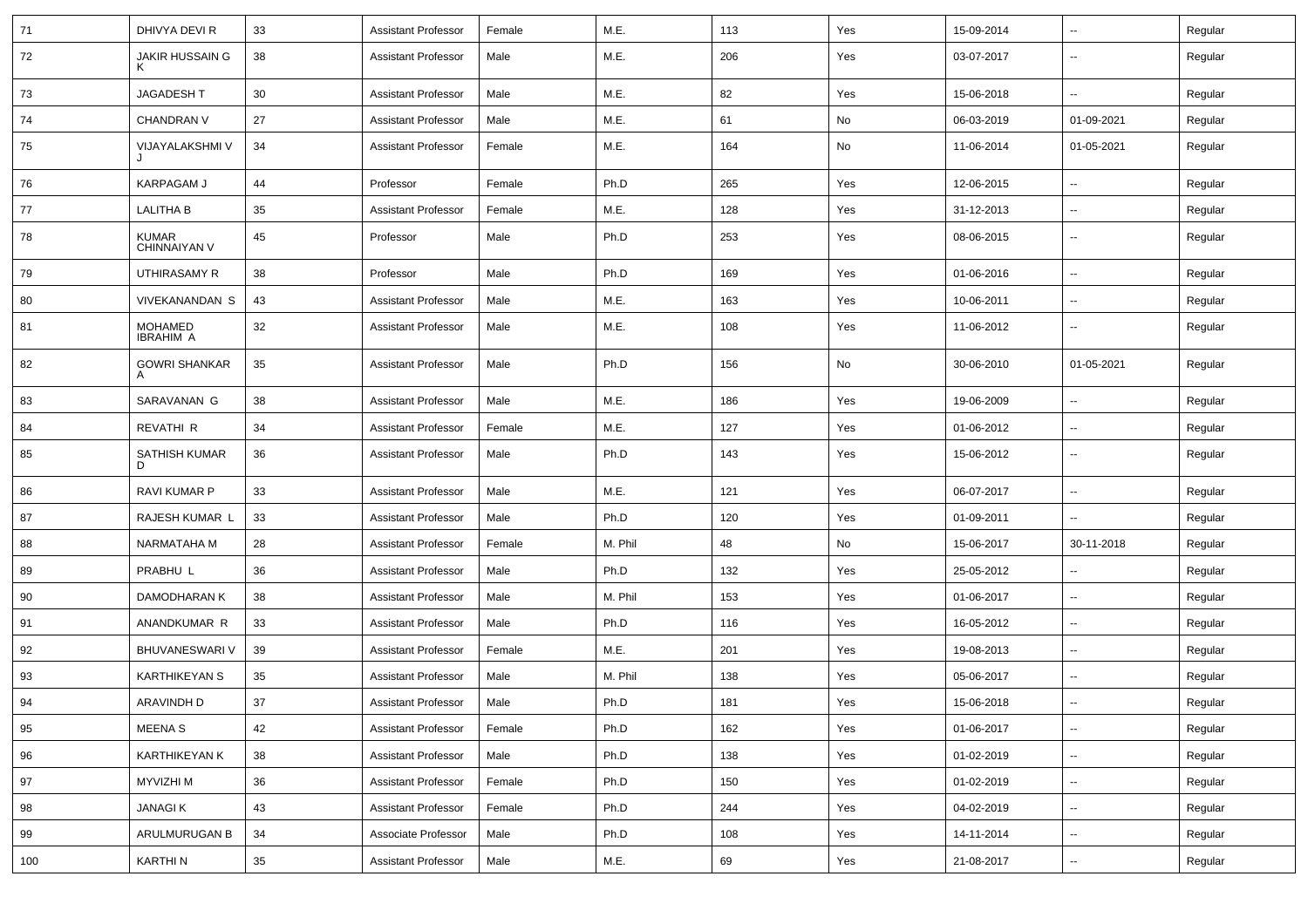| 101 | <b>SATHYAMOORTHY</b>                    | 29 | <b>Assistant Professor</b> | Male   | M.E.    | 84  | No  | 01-06-2015 | 01-05-2021               | Regular |
|-----|-----------------------------------------|----|----------------------------|--------|---------|-----|-----|------------|--------------------------|---------|
| 102 | <b>BOOBALAKRISHNA</b><br>N <sub>P</sub> | 29 | <b>Assistant Professor</b> | Male   | M.E.    | 74  | Yes | 02-06-2015 | $\overline{\phantom{a}}$ | Regular |
| 103 | <b>BALAJID</b>                          | 37 | <b>Assistant Professor</b> | Male   | Ph.D    | 160 | Yes | 04-08-2016 | $\sim$                   | Regular |
| 104 | <b>GOKULKUMAR S</b>                     | 27 | <b>Assistant Professor</b> | Male   | M.E.    | 49  | Yes | 01-06-2017 | $\overline{\phantom{a}}$ | Regular |
| 105 | <b>THAMARAI</b><br><b>KANNAN B</b>      | 37 | Associate Professor        | Male   | Ph.D    | 159 | Yes | 01-10-2015 | --                       | Regular |
| 106 | UDHAYAKUMAR N                           | 31 | <b>Assistant Professor</b> | Male   | M.E.    | 97  | Yes | 06-06-2016 | $\overline{\phantom{a}}$ | Regular |
| 107 | <b>DEEPANS</b>                          | 31 | <b>Assistant Professor</b> | Male   | M.E.    | 96  | Yes | 01-06-2015 | --                       | Regular |
| 108 | <b>MANOJ KUMAR P</b>                    | 36 | Associate Professor        | Male   | Ph.D    | 159 | Yes | 01-07-2017 | $\overline{\phantom{a}}$ | Regular |
| 109 | <b>RAMESH BABU S</b>                    | 42 | Professor                  | Male   | Ph.D    | 252 | Yes | 25-05-2016 | $\overline{\phantom{a}}$ | Regular |
| 110 | SURESHKUMAR P                           | 32 | <b>Assistant Professor</b> | Male   | M.E.    | 120 | Yes | 01-06-2015 | Ξ.                       | Regular |
| 111 | DINESH S N                              | 27 | <b>Assistant Professor</b> | Male   | M.E.    | 49  | Yes | 19-06-2017 | --                       | Regular |
| 112 | <b>KANNAN T</b>                         | 31 | <b>Assistant Professor</b> | Male   | M.E.    | 54  | Yes | 16-06-2017 | $\overline{\phantom{a}}$ | Regular |
| 113 | SATHISH S                               | 29 | <b>Assistant Professor</b> | Male   | Ph.D    | 74  | Yes | 01-06-2015 | --                       | Regular |
| 114 | <b>GUNASEKARAN N</b>                    | 57 | Professor                  | Male   | Ph.D    | 424 | No  | 01-06-2018 | 01-05-2021               | Regular |
| 115 | VASANTHASEELA<br>N S                    | 28 | <b>Assistant Professor</b> | Male   | M.E.    | 74  | Yes | 06-05-2019 | $\overline{\phantom{a}}$ | Regular |
| 116 | NIKHIL BABU P                           | 29 | <b>Assistant Professor</b> | Male   | M.E.    | 45  | Yes | 20-05-2019 | Ξ.                       | Regular |
| 117 | SURYAKANTH J                            | 41 | Professor                  | Male   | Ph.D    | 226 | Yes | 12-06-2009 | ⊷.                       | Regular |
| 118 | <b>BHUVANESWARI</b><br>S                | 44 | <b>Assistant Professor</b> | Female | M. Phil | 228 | Yes | 05-08-2010 | --                       | Regular |
| 119 | <b>ANANTH S</b>                         | 40 | Associate Professor        | Male   | Ph.D    | 157 | Yes | 06-01-2015 | Ξ.                       | Regular |
| 120 | RAJAJEGAN T                             | 36 | <b>Assistant Professor</b> | Male   | M.E.    | 144 | No  | 02-01-2018 | 01-05-2021               | Regular |
| 121 | <b>PUSHPAGIRIT</b>                      | 36 | <b>Assistant Professor</b> | Male   | M. Phil | 121 | Yes | 06-07-2016 | --                       | Regular |
| 122 | <b>HEMA M</b>                           | 44 | Associate Professor        | Female | Ph.D    | 223 | Yes | 02-07-2010 | --                       | Regular |
| 123 | <b>KAMALKUMAR V</b>                     | 37 | <b>Assistant Professor</b> | Male   | M.E.    | 131 | Yes | 18-12-2017 | $\overline{\phantom{a}}$ | Regular |
| 124 | CHARLY JEROME J                         | 33 | <b>Assistant Professor</b> | Male   | Ph.D    | 106 | Yes | 15-06-2016 | $\sim$                   | Regular |
| 125 | <b>BRINDHAS</b>                         | 34 | Assistant Professor        | Female | M. Phil | 104 | Yes | 15-06-2017 | $\sim$                   | Regular |
| 126 | RAMYA S                                 | 35 | <b>Assistant Professor</b> | Female | Ph.D    | 168 | No  | 15-06-2017 | 01-09-2021               | Regular |
| 127 | VIGNESH C J                             | 28 | <b>Assistant Professor</b> | Male   | M.E.    | 58  | Yes | 15-06-2018 |                          | Regular |
| 128 | JAYASUDHA T                             | 44 | <b>Assistant Professor</b> | Female | Ph.D    | 234 | Yes | 06-04-2011 | Ξ.                       | Regular |
| 129 | PAZHANIMUTHU C                          | 39 | <b>Assistant Professor</b> | Male   | Ph.D    | 146 | Yes | 03-12-2018 | $\sim$                   | Regular |
| 130 | PRAVEENA P                              | 29 | <b>Assistant Professor</b> | Female | M.E.    | 31  | Yes | 10-12-2018 | $\sim$                   | Regular |
| 131 | DIVYA S                                 | 31 | <b>Assistant Professor</b> | Female | M.E.    | 104 | No  | 03-12-2018 | 01-05-2021               | Regular |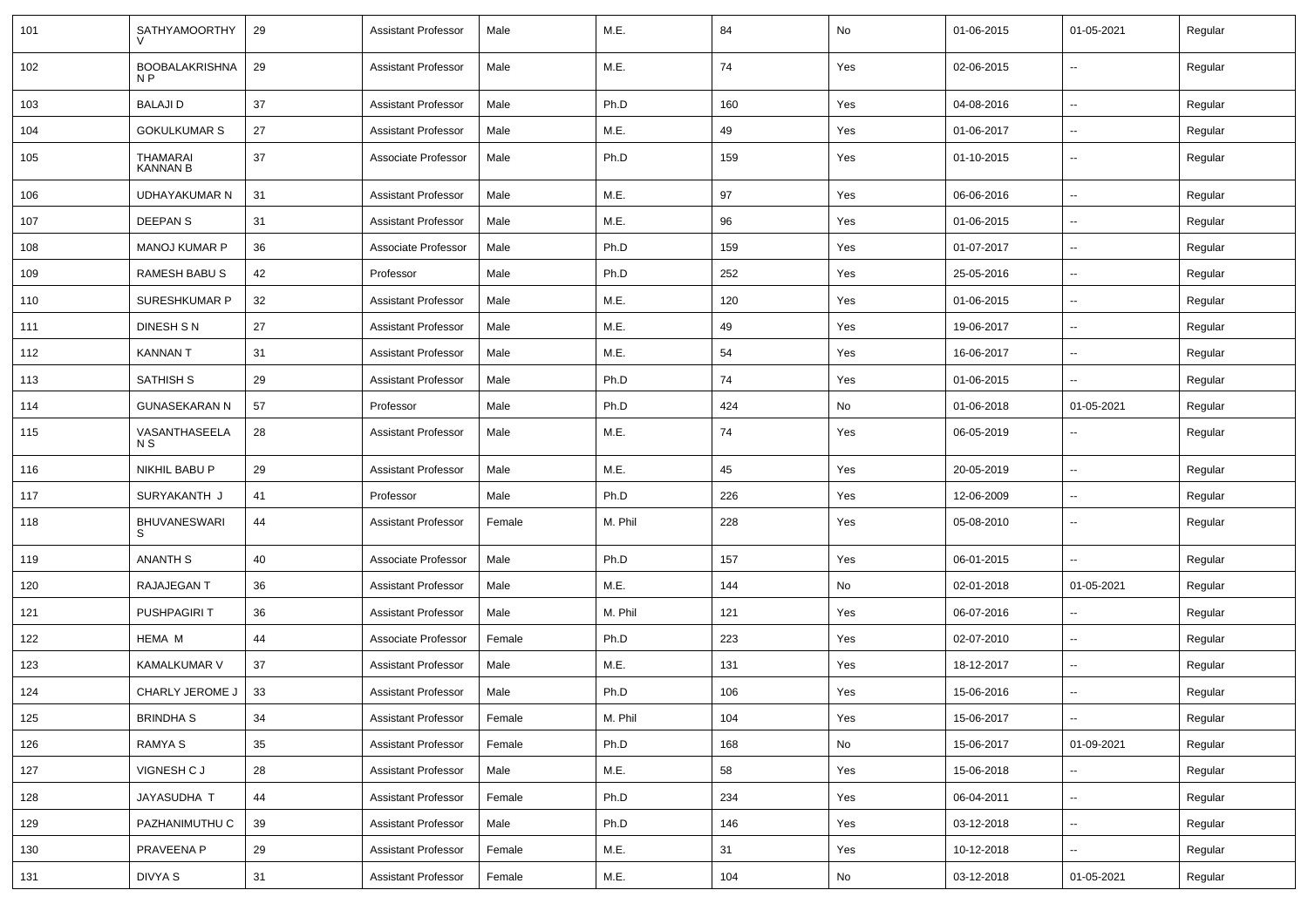| 132 | <b>KARTHICK A</b>                        | 33 | <b>Assistant Professor</b>                          | Male   | Ph.D    | 109 | Yes | 06-02-2019 | $\overline{\phantom{a}}$ | Regular |
|-----|------------------------------------------|----|-----------------------------------------------------|--------|---------|-----|-----|------------|--------------------------|---------|
| 133 | <b>CHANDRIKA V S</b>                     | 40 | Associate Professor                                 | Female | Ph.D    | 230 | Yes | 12-04-2019 | --                       | Regular |
| 134 | <b>BARANILINGESAN</b>                    | 33 | <b>Assistant Professor</b>                          | Male   | Ph.D    | 94  | Yes | 02-05-2019 | --                       | Regular |
| 135 | <b>SREE</b><br>NIRANJANAA<br><b>BOSE</b> | 29 | <b>Assistant Professor</b>                          | Female | Ph.D    | 47  | No  | 04-07-2019 | 01-05-2021               | Regular |
| 136 | SREELATHA P                              | 54 | Associate Professor                                 | Female | Ph.D    | 314 | Yes | 23-12-2019 | $\overline{\phantom{a}}$ | Regular |
| 137 | ARUNKUMAR N                              | 35 | <b>Assistant Professor</b>                          | Male   | M.Tech  | 119 | Yes | 20-06-2019 | --                       | Regular |
| 138 | <b>SURENDRAN G</b>                       | 48 | Associate Professor                                 | Male   | Ph.D    | 245 | Yes | 01-08-2019 | --                       | Regular |
| 139 | <b>VAIRAM S</b>                          | 60 | Professor                                           | Male   | Ph.D    | 436 | No  | 24-06-2019 | 01-06-2021               | Regular |
| 140 | ANANDARAJ S                              | 34 | <b>Assistant Professor</b>                          | Male   | M.E.    | 132 | Yes | 04-12-2014 | --                       | Regular |
| 141 | <b>MANIKANDAN P</b>                      | 26 | <b>Assistant Professor</b>                          | Male   | M.E.    | 37  | Yes | 15-06-2018 | $-$                      | Regular |
| 142 | SUJITHA REKHA A                          | 29 | <b>Assistant Professor</b>                          | Female | M.E.    | 73  | No  | 14-06-2019 | 01-05-2021               | Regular |
| 143 | DHIVYA S                                 | 31 | <b>Assistant Professor</b>                          | Female | M.E.    | 94  | No  | 01-07-2019 | 01-08-2021               | Regular |
| 144 | <b>VENKAT RAMAN S</b>                    | 26 | <b>Assistant Professor</b>                          | Male   | M.E.    | 35  | Yes | 01-07-2019 | $\overline{\phantom{a}}$ | Regular |
| 145 | <b>AKILA M</b>                           | 47 | Dean / Principal /<br>Director / Vice<br>Chancellor | Female | Ph.D    | 287 | Yes | 13-06-2019 | --                       | Regular |
| 146 | VIJAYAGANTH V                            | 34 | <b>Assistant Professor</b>                          | Male   | M.E.    | 134 | Yes | 03-06-2019 | --                       | Regular |
| 147 | SATHYA R                                 | 32 | <b>Assistant Professor</b>                          | Female | M.E.    | 130 | No  | 03-06-2019 | 01-06-2021               | Regular |
| 148 | JEYABHARATHI J                           | 39 | <b>Assistant Professor</b>                          | Female | Ph.D    | 204 | No  | 03-06-2019 | 01-05-2021               | Regular |
| 149 | NAVEENKUMAR M                            | 27 | <b>Assistant Professor</b>                          | Male   | M.E.    | 25  | Yes | 17-06-2019 | --                       | Regular |
| 150 | PREMKUMAR M                              | 34 | <b>Assistant Professor</b>                          | Male   | M.E.    | 110 | Yes | 01-07-2019 | ⊷.                       | Regular |
| 151 | NITIN B RAUT                             | 37 | <b>Assistant Professor</b>                          | Male   | M.E.    | 147 | Yes | 04-12-2019 | $\overline{\phantom{a}}$ | Regular |
| 152 | KIRUBAKARAN S                            | 38 | <b>Assistant Professor</b>                          | Male   | Ph.D    | 149 | Yes | 10-06-2019 | --                       | Regular |
| 153 | <b>MURUGAN K</b>                         | 32 | <b>Assistant Professor</b>                          | Male   | Ph.D    | 132 | Yes | 14-06-2019 |                          | Regular |
| 154 | KAYATHIRI DEVI K                         | 26 | <b>Assistant Professor</b>                          | Female | M.E.    | 34  | No  | 26-08-2019 | 01-06-2021               | Regular |
| 155 | DHIVYASRI G                              | 29 | <b>Assistant Professor</b>                          | Female | Ph.D    | 71  | No  | 13-09-2019 | 01-11-2021               | Regular |
| 156 | REETHIKA A                               | 25 | <b>Assistant Professor</b>                          | Female | M.E.    | 19  | Yes | 23-12-2019 | $\sim$                   | Regular |
| 157 | SAMPATHKUMAR<br>R                        | 41 | <b>Assistant Professor</b>                          | Male   | Ph.D    | 209 | Yes | 06-06-2019 | ⊷.                       | Regular |
| 158 | <b>AARTHIM</b>                           | 33 | <b>Assistant Professor</b>                          | Female | M. Phil | 130 | No  | 03-06-2019 | 01-05-2021               | Regular |
| 159 | <b>SHARMILA K</b>                        | 37 | <b>Assistant Professor</b>                          | Female | M. Phil | 139 | Yes | 06-06-2019 | $\overline{\phantom{a}}$ | Regular |
| 160 | NAGARAJAN B                              | 48 | Associate Professor                                 | Male   | Ph.D    | 280 | Yes | 02-05-2019 | $\sim$                   | Regular |
| 161 | KAVITHA M                                | 45 | Associate Professor                                 | Female | Ph.D    | 223 | Yes | 03-06-2019 | Ξ.                       | Regular |
| 162 | RAJA N                                   | 32 | <b>Assistant Professor</b>                          | Male   | Ph.D    | 109 | Yes | 20-06-2019 | $\overline{\phantom{a}}$ | Regular |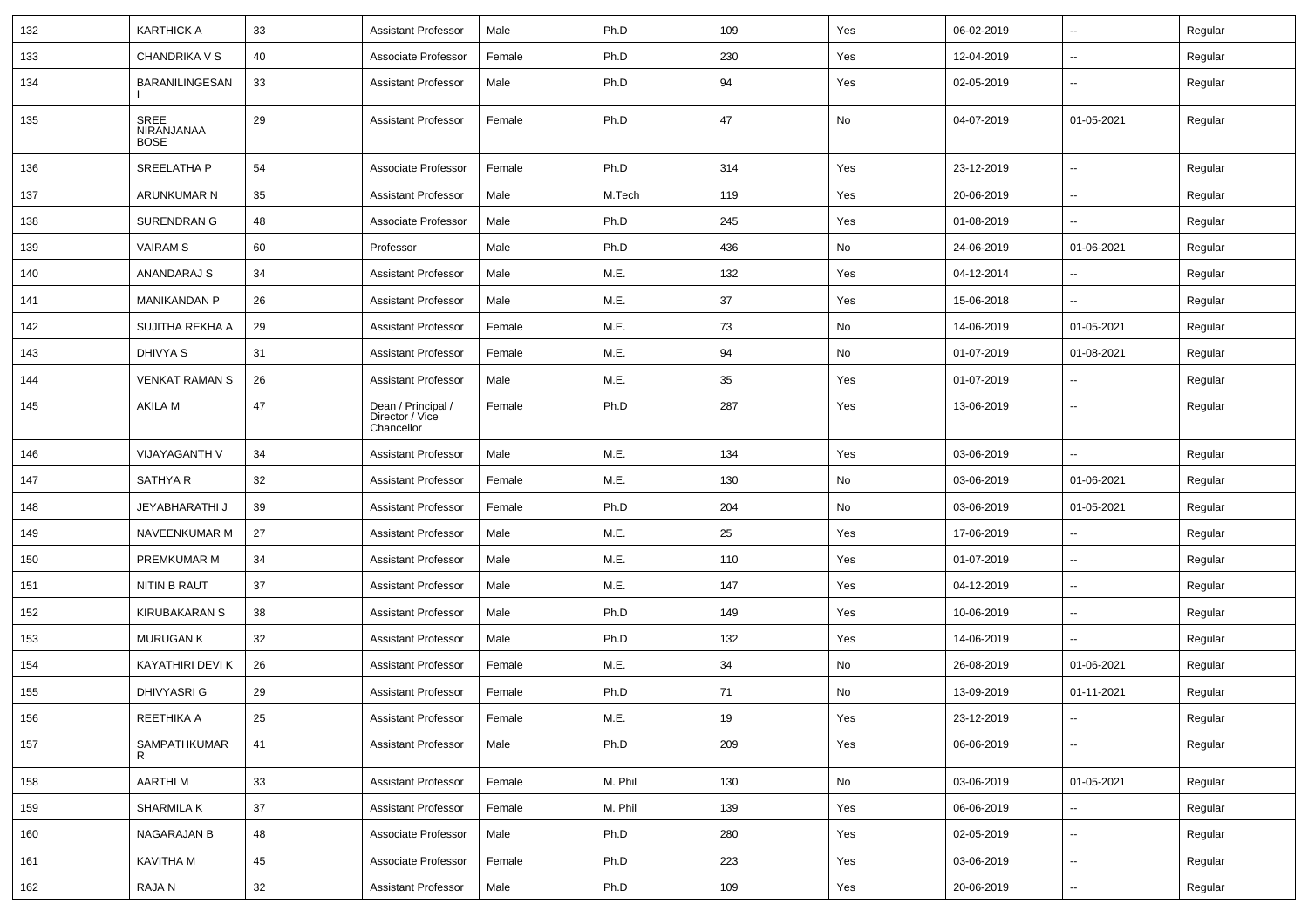| 163 | BHARATHWAAJ R                  | 29 | <b>Assistant Professor</b> | Male   | M.E.    | 54  | Yes | 03-06-2019 | $\overline{\phantom{a}}$ | Regular |
|-----|--------------------------------|----|----------------------------|--------|---------|-----|-----|------------|--------------------------|---------|
| 164 | JOEL E                         | 26 | <b>Assistant Professor</b> | Male   | M.E.    | 25  | Yes | 10-06-2019 | ⊷.                       | Regular |
| 165 | MAKESHKUMAR M                  | 33 | <b>Assistant Professor</b> | Male   | Ph.D    | 142 | Yes | 04-09-2019 | $\overline{\phantom{a}}$ | Regular |
| 166 | <b>MOHAN KUMAR D</b>           | 27 | <b>Assistant Professor</b> | Male   | M.E.    | 26  | Yes | 09-12-2019 | $\overline{\phantom{a}}$ | Regular |
| 167 | KALAIVANI A                    | 36 | <b>Assistant Professor</b> | Female | Ph.D    | 147 | Yes | 19-02-2019 | -−                       | Regular |
| 168 | <b>GAYATHRI V</b>              | 35 | <b>Assistant Professor</b> | Female | M. Phil | 25  | Yes | 12-06-2019 | $\overline{\phantom{a}}$ | Regular |
| 169 | <b>RENUKA DEVIS</b>            | 39 | <b>Assistant Professor</b> | Female | M.E.    | 71  | Yes | 13-06-2019 | ⊷.                       | Regular |
| 170 | <b>TAMILSELVAN K S</b>         | 54 | Associate Professor        | Male   | Ph.D    | 217 | Yes | 23-12-2019 | ⊷.                       | Regular |
| 171 | DHIVYA BHARATHI                | 28 | <b>Assistant Professor</b> | Female | M.E.    | 47  | Yes | 06-08-2019 | $\overline{\phantom{a}}$ | Regular |
| 172 | MURALIDHARAN J                 | 36 | Associate Professor        | Male   | Ph.D    | 155 | Yes | 30-12-2020 | $\sim$                   | Regular |
| 173 | <b>VENKATESH T</b>             | 33 | <b>Assistant Professor</b> | Male   | M.Tech  | 142 | Yes | 20-01-2020 | --                       | Regular |
| 174 | DINESH C                       | 30 | <b>Assistant Professor</b> | Male   | M.E.    | 80  | Yes | 03-06-2019 | $\overline{\phantom{a}}$ | Regular |
| 175 | SARAVANAN B K                  | 31 | <b>Assistant Professor</b> | Male   | M.E.    | 109 | Yes | 16-12-2019 | $\mathbf{u}$             | Regular |
| 176 | SUMESH K R                     | 30 | <b>Assistant Professor</b> | Male   | Ph.D    | 84  | Yes | 04-09-2019 | $\overline{\phantom{a}}$ | Regular |
| 177 | SENTHILKUMAR C                 | 35 | <b>Assistant Professor</b> | Male   | M.E.    | 117 | Yes | 01-06-2020 | ⊷.                       | Regular |
| 178 | <b>VIGNESH KUMAR</b><br>N      | 34 | <b>Assistant Professor</b> | Male   | M.E.    | 116 | Yes | 01-06-2020 | ⊷.                       | Regular |
| 179 | VISHNUVARDHAN<br>R             | 29 | <b>Assistant Professor</b> | Male   | M.Tech  | 61  | Yes | 01-06-2020 | --                       | Regular |
| 180 | NAVAMANI K                     | 38 | <b>Assistant Professor</b> | Male   | Ph.D    | 78  | Yes | 01-06-2020 | --                       | Regular |
| 181 | SREE SANJANAA<br><b>BOSE S</b> | 25 | <b>Assistant Professor</b> | Female | M.Tech  | 34  | No  | 01-06-2020 | 01-05-2021               | Regular |
| 182 | <b>GAYATHRIT</b>               | 32 | <b>Assistant Professor</b> | Female | Ph.D    | 29  | Yes | 03-06-2020 | -−                       | Regular |
| 183 | MURUGESAN K                    | 38 | <b>Assistant Professor</b> | Male   | M.Tech  | 140 | Yes | 01-06-2020 | $\overline{\phantom{a}}$ | Regular |
| 184 | KARUNAKARAN S                  | 42 | Associate Professor        | Male   | Ph.D    | 159 | Yes | 04-06-2020 | $\overline{\phantom{a}}$ | Regular |
| 185 | ANUSHA G                       | 37 | Professor                  | Female | Ph.D    | 180 | Yes | 20-03-2020 | $\overline{\phantom{a}}$ | Regular |
| 186 | SRI SATHYA K B                 | 32 | <b>Assistant Professor</b> | Female | M.Tech  | 82  | Yes | 01-08-2019 | ⊷.                       | Regular |
| 187 | THANGARAJ P                    | 62 | Professor                  | Male   | Ph.D    | 444 | Yes | 07-05-2020 | $\overline{\phantom{a}}$ | Regular |
| 188 | SIVA SANGARI M                 | 40 | <b>Assistant Professor</b> | Female | Ph.D    | 194 | Yes | 01-08-2019 | $\sim$                   | Regular |
| 189 | KHARTHIKEYAN S                 | 35 | <b>Assistant Professor</b> | Male   | M.E.    | 150 | No  | 01-06-2020 | 01-08-2021               | Regular |
| 190 | <b>GEETHA SK</b>               | 34 | <b>Assistant Professor</b> | Female | M.E.    | 132 | Yes | 01-06-2020 |                          | Regular |
| 191 | <b>NANDHINI N</b>              | 24 | <b>Assistant Professor</b> | Female | M.E.    | 17  | Yes | 01-06-2020 | $\sim$                   | Regular |
| 192 | KATHIRVELU M                   | 44 | Professor                  | Male   | Ph.D    | 232 | Yes | 25-05-2019 | ⊷.                       | Regular |
| 193 | SATHEESH KUMAR<br>S            | 29 | <b>Assistant Professor</b> | Male   | M.E.    | 72  | Yes | 01-06-2020 | --                       | Regular |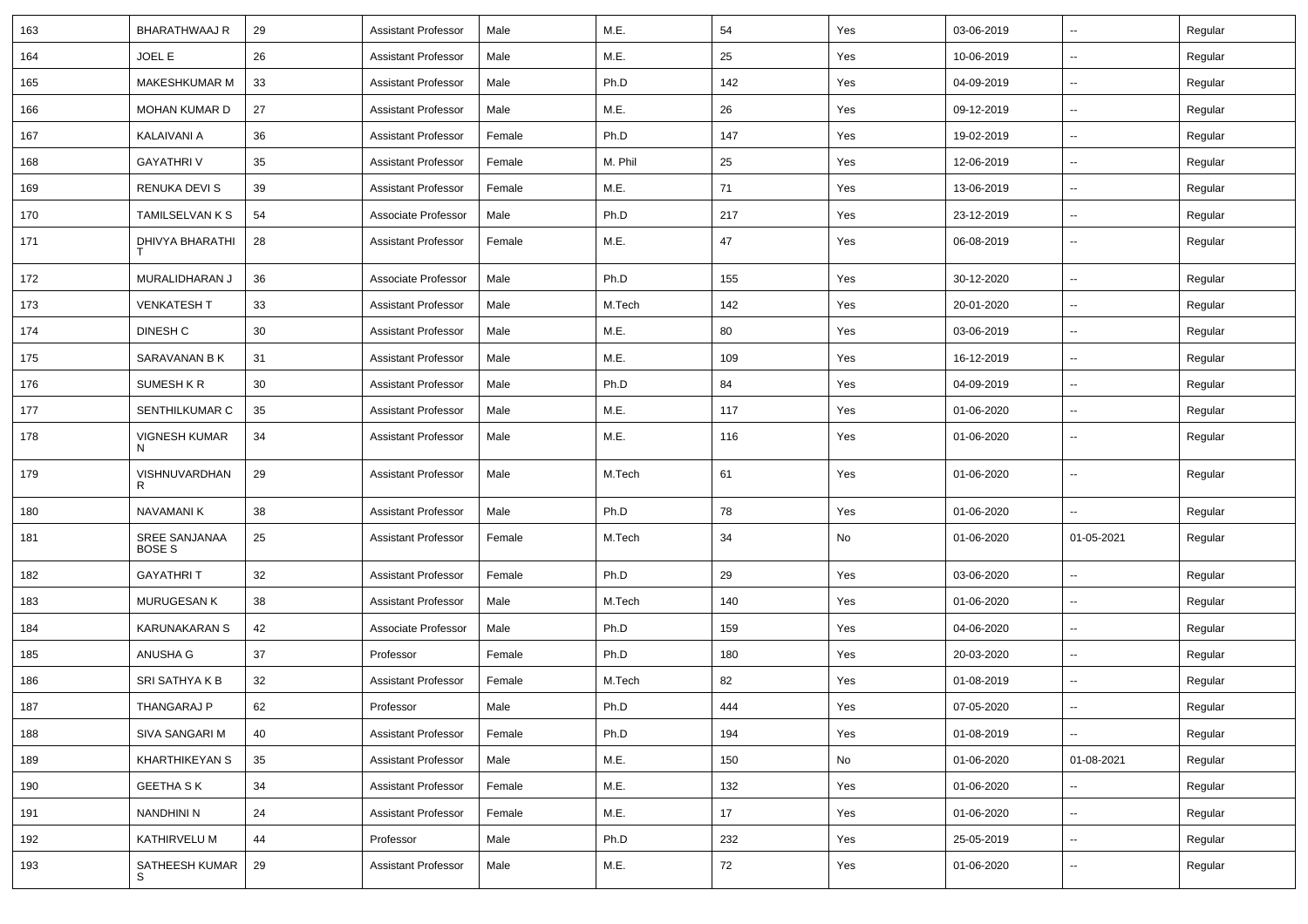| 194 | PRADEEP KUMAR<br>G    | 32 | <b>Assistant Professor</b> | Male   | M.E.    | 109 | Yes | 01-06-2020 | $\overline{\phantom{a}}$ | Regular  |
|-----|-----------------------|----|----------------------------|--------|---------|-----|-----|------------|--------------------------|----------|
| 195 | SARANYA M D           | 27 | <b>Assistant Professor</b> | Female | M.E.    | 55  | Yes | 01-06-2020 | $\sim$                   | Regular  |
| 196 | KEVIN PAUL<br>CHARLES | 28 | <b>Assistant Professor</b> | Male   | M.E.    | 89  | Yes | 01-06-2020 | --                       | Regular  |
| 197 | CHANDRAPRABHA<br>S    | 24 | <b>Assistant Professor</b> | Female | M.E.    | 17  | Yes | 01-06-2020 | ⊷.                       | Regular  |
| 198 | <b>RAVINDRAN S</b>    | 32 | <b>Assistant Professor</b> | Male   | Ph.D    | 72  | Yes | 08-12-2019 | $\overline{\phantom{a}}$ | Regular  |
| 199 | VIJAYALAKSHMI M       | 40 | <b>Assistant Professor</b> | Female | M. Phil | 198 | Yes | 23-06-2016 | $\overline{\phantom{a}}$ | Regular  |
| 200 | SARAVANAKUMAR<br>R    | 35 | <b>Assistant Professor</b> | Male   | Ph.D    | 147 | Yes | 01-06-2017 | ⊷.                       | Regular  |
| 201 | RAJASEKARAN K         | 67 | Professor                  | Male   | Ph.D    | 516 | Yes | 12-08-2019 | $\overline{\phantom{a}}$ | Regular  |
| 202 | REGINA DELCY V        | 39 | Professor                  | Female | Ph.D    | 194 | Yes | 02-09-2019 | -−                       | Regular  |
| 203 | JAYAPRAKASAM R        | 60 | Professor                  | Male   | Ph.D    | 216 | Yes | 04-08-2019 | ⊷.                       | Regular  |
| 204 | <b>MAHALINGAM V</b>   | 43 | Professor                  | Male   | Ph.D    | 165 | Yes | 05-09-2019 | $\sim$                   | Regular  |
| 205 | PRABHU SHANKAR<br>K   | 38 | Professor                  | Male   | Ph.D    | 193 | Yes | 12-07-2019 | $\overline{\phantom{a}}$ | Regular  |
| 206 | <b>JEYANTHIK</b>      | 38 | Professor                  | Female | Ph.D    | 193 | Yes | 04-08-2019 | $\overline{\phantom{a}}$ | Regular  |
| 207 | NAMBI JU              | 51 | <b>Assistant Professor</b> | Male   | M.E.    | 360 | Yes | 02-09-2019 | $\overline{\phantom{a}}$ | Regular  |
| 208 | <b>VISWANATHAN V</b>  | 46 | Professor                  | Male   | Ph.D    | 252 | Yes | 12-09-2019 | --                       | Regular  |
| 209 | ELANCHEZHIAN P        | 34 | Professor                  | Male   | Ph.D    | 132 | Yes | 06-08-2019 | $\overline{\phantom{a}}$ | Regular  |
| 210 | <b>UMADEVI V</b>      | 44 | Professor                  | Female | Ph.D    | 253 | Yes | 05-08-2019 | Ξ.                       | Regular  |
| 211 | SARAVANAN V S         | 45 | Professor                  | Male   | Ph.D    | 205 | Yes | 10-10-2019 | ⊷.                       | Regular  |
| 212 | <b>NALINA A K</b>     | 40 | Professor                  | Female | Ph.D    | 156 | Yes | 06-08-2019 | $\sim$                   | Regular  |
| 213 | <b>MARTIN LUTHER</b>  | 48 | Professor                  | Male   | Ph.D    | 263 | Yes | 12-08-2019 | ⊷.                       | Regular  |
| 214 | JAYANTHI D            | 48 | <b>Assistant Professor</b> | Female | M. Phil | 240 | Yes | 12-09-2019 | --                       | Regular  |
| 215 | <b>BHARATHIRAJA</b>   | 42 | Professor                  | Male   | Ph.D    | 169 | Yes | 21-08-2019 | -−                       | Regular  |
| 216 | OMPRAKASH SAI<br>G    | 29 | <b>Assistant Professor</b> | Male   | M.E.    | 29  | Yes | 01-06-2020 | ⊷.                       | Regular  |
| 217 | NANDHAKUMAR           | 38 | Professor                  | Male   | Ph.D    | 205 | Yes | 12-07-2019 | Ξ.                       | Regular  |
| 218 | RAMASAMY K            | 61 | Professor                  | Male   | Ph.D    | 363 | Yes | 01-08-2020 | $\sim$                   | Regular  |
| 219 | ANJALIDEVI S P        | 66 | Professor                  | Female | Ph.D    | 432 | Yes | 12-09-2019 | щ.                       | Regular  |
| 220 | PRADEEP S             | 35 | <b>Assistant Professor</b> | Male   | M.E.    | 109 | Yes | 06-09-2019 | $\sim$                   | Visiting |
| 221 | DANESHWARAN B         | 25 | <b>Assistant Professor</b> | Male   | M. Phil | 54  | Yes | 02-05-2018 | $\sim$                   | Regular  |
| 222 | RAMASWAMI K S         | 61 | Professor                  | Male   | Ph.D    | 418 | No  | 14-06-2019 | 31-05-2021               | Regular  |
| 223 | GANESHKUMAR D         | 42 | Professor                  | Male   | Ph.D    | 261 | Yes | 04-09-2020 | ш,                       | Regular  |
| 224 | SARANYA DEVI S        | 31 | <b>Assistant Professor</b> | Female | M.Tech  | 96  | Yes | 01-07-2020 | $\overline{\phantom{a}}$ | Regular  |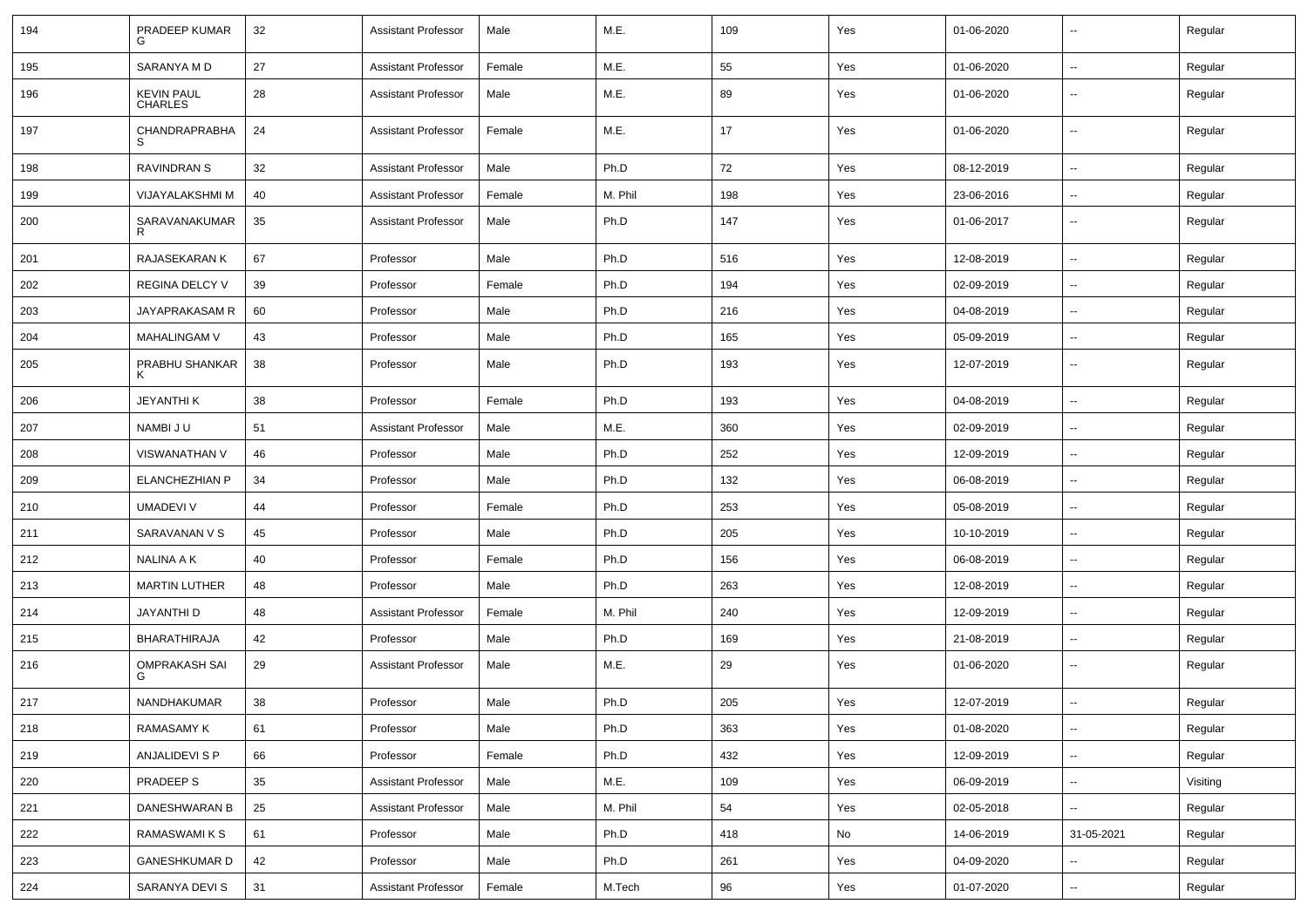| 225 | <b>SUPRIYAM</b>                    | 25 | <b>Assistant Professor</b> | Female | M.E.   | 39             | Yes | 01-08-2020 | $\overline{\phantom{a}}$ | Regular |
|-----|------------------------------------|----|----------------------------|--------|--------|----------------|-----|------------|--------------------------|---------|
| 226 | VISHNUSARAVANA<br><b>BHARATHIK</b> | 25 | <b>Assistant Professor</b> | Male   | M.E.   | 8              | Yes | 01-11-2020 | --                       | Regular |
| 227 | <b>KALAMANI M</b>                  | 38 | Associate Professor        | Female | Ph.D   | 204            | Yes | 07-05-2021 | $\overline{\phantom{a}}$ | Regular |
| 228 | RAM NIVAS D                        | 29 | <b>Assistant Professor</b> | Male   | M.E.   | 68             | Yes | 01-06-2021 | --                       | Regular |
| 229 | PRASAD                             | 37 | <b>Assistant Professor</b> | Male   | Ph.D   | 142            | Yes | 31-08-2020 | --                       | Regular |
| 230 | <b>BALAMURUGAN K</b>               | 36 | <b>Assistant Professor</b> | Male   | M.E.   | 51             | Yes | 01-08-2020 | --                       | Regular |
| 231 | SARANYA R                          | 32 | <b>Assistant Professor</b> | Female | Ph.D   | 84             | Yes | 10-07-2020 | $\overline{\phantom{a}}$ | Regular |
| 232 | <b>SOUMITRA DAS</b>                | 31 | <b>Assistant Professor</b> | Male   | Ph.D   | 28             | Yes | 01-09-2020 | ⊷.                       | Regular |
| 233 | RAVISHANKAR S                      | 32 | Associate Professor        | Male   | Ph.D   | 106            | Yes | 09-09-2020 | --                       | Regular |
| 234 | <b>KUMAR M</b>                     | 33 | Associate Professor        | Male   | Ph.D   | 122            | Yes | 04-01-2021 | --                       | Regular |
| 235 | ARUNKUMAR P                        | 28 | <b>Assistant Professor</b> | Male   | M.E.   | 53             | Yes | 16-02-2021 | --                       | Regular |
| 236 | <b>SATISH</b><br><b>CHANDRAN V</b> | 58 | Associate Professor        | Male   | M.E.   | 384            | Yes | 07-07-2021 | --                       | Regular |
| 237 | SHANKAR H                          | 38 | <b>Assistant Professor</b> | Male   | Ph.D   | 199            | Yes | 31-08-2020 | --                       | Regular |
| 238 | <b>SANKAR GANESH</b><br>S          | 45 | Associate Professor        | Male   | Ph.D   | 260            | Yes | 21-06-2021 | ⊷.                       | Regular |
| 239 | PRIYA DARSHINI B                   | 24 | <b>Assistant Professor</b> | Female | M.Tech | 16             | Yes | 18-08-2020 | $\overline{\phantom{a}}$ | Regular |
| 240 | ARUN KUMAR P                       | 29 | <b>Assistant Professor</b> | Male   | M.Tech | 61             | Yes | 16-09-2021 | $\overline{\phantom{a}}$ | Regular |
| 241 | <b>SHIVI YADAV</b>                 | 25 | <b>Assistant Professor</b> | Female | M.Tech | $\overline{4}$ | Yes | 16-08-2021 | --                       | Regular |
| 242 | DHIVYA K                           | 22 | <b>Assistant Professor</b> | Female | M.E.   | 4              | Yes | 18-08-2021 | --                       | Regular |
| 243 | <b>VINOTH S</b>                    | 24 | <b>Assistant Professor</b> | Male   | M.E.   | 4              | Yes | 23-08-2021 | $\overline{\phantom{a}}$ | Regular |
| 244 | ARJUNKUMAR S                       | 23 | <b>Assistant Professor</b> | Male   | M.E.   | 14             | Yes | 01-09-2021 | $\overline{\phantom{a}}$ | Regular |
| 245 | YUVARAJ S                          | 28 | <b>Assistant Professor</b> | Male   | M.E.   | 62             | Yes | 06-09-2021 | $\overline{\phantom{a}}$ | Regular |
| 246 | <b>DEVIPRIYA A</b>                 | 37 | <b>Assistant Professor</b> | Female | Ph.D   | 196            | Yes | 20-08-2020 | ⊷.                       | Regular |
| 247 | <b>GOMATHY B</b>                   | 43 | Professor                  | Female | Ph.D   | 217            | Yes | 01-09-2020 | --                       | Regular |
| 248 | <b>VIGNESH V</b>                   | 42 | Associate Professor        | Male   | Ph.D   | 233            | Yes | 14-09-2020 | н.                       | Regular |
| 249 | SUMATHI A C                        | 44 | Associate Professor        | Female | Ph.D   | 224            | Yes | 14-07-2021 |                          | Regular |
| 250 | PREETHIT                           | 26 | <b>Assistant Professor</b> | Female | M.E.   | $\overline{4}$ | Yes | 18-08-2020 | $\overline{\phantom{a}}$ | Regular |
| 251 | <b>MANOJ KUMAR S</b>               | 40 | Professor                  | Male   | Ph.D   | 231            | Yes | 19-08-2021 | н.                       | Regular |
| 252 | JEEVITHA R                         | 29 | <b>Assistant Professor</b> | Female | M.E.   | $\overline{4}$ | Yes | 31-08-2020 | $\overline{\phantom{a}}$ | Regular |
| 253 | KANAGA PRIYA P                     | 25 | <b>Assistant Professor</b> | Female | M.E.   | 9              | Yes | 01-09-2020 | $\overline{\phantom{a}}$ | Regular |
| 254 | SASIKALA C                         | 33 | <b>Assistant Professor</b> | Female | M.Tech | 60             | Yes | 01-09-2021 | $\sim$                   | Regular |
| 255 | SELVAKUMAR G                       | 42 | <b>Assistant Professor</b> | Female | M.E.   | 191            | Yes | 15-09-2021 | ш,                       | Regular |
| 256 | RAMESH S M                         | 50 | Professor                  | Male   | Ph.D   | 206            | Yes | 01-09-2020 | $\sim$                   | Regular |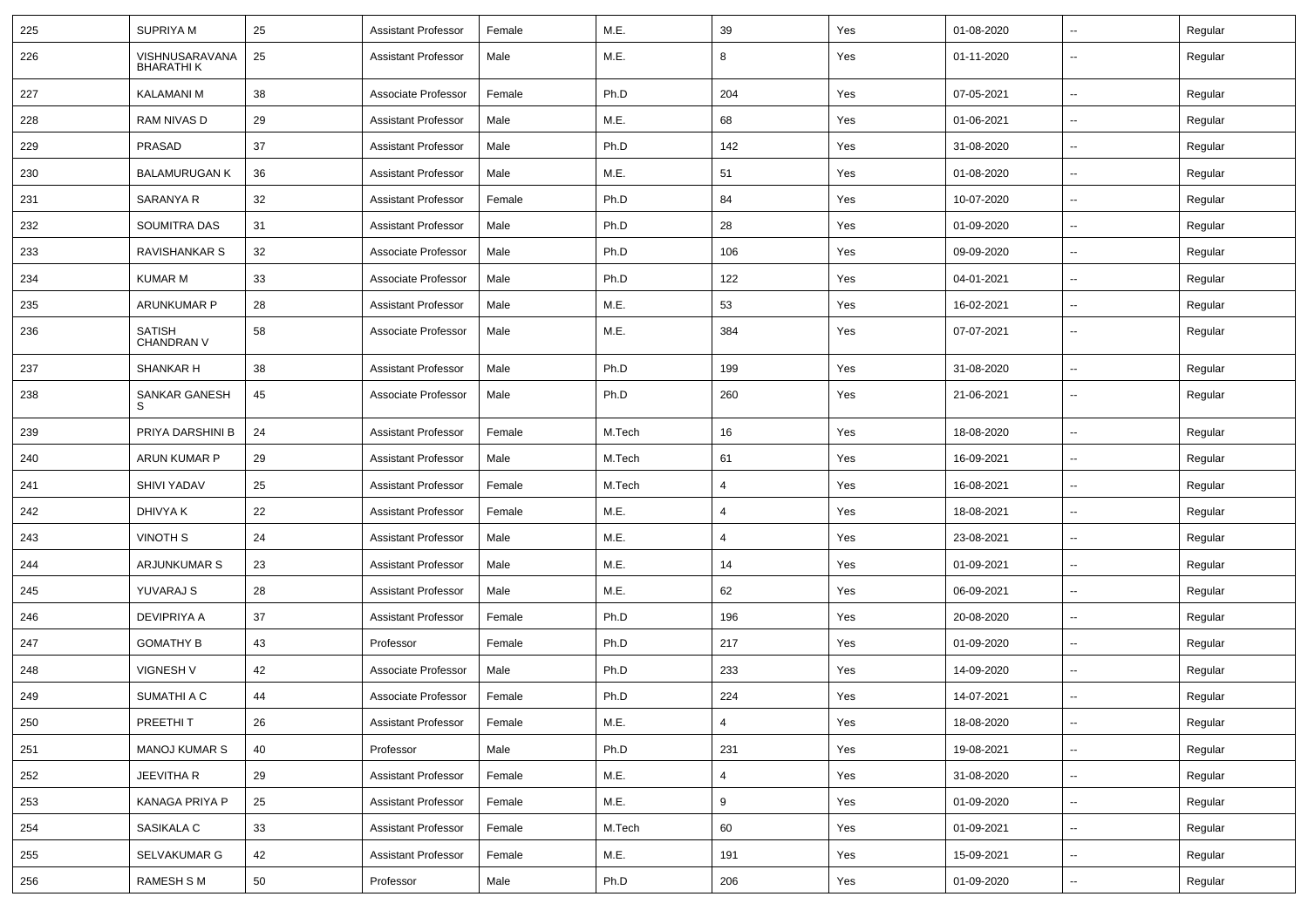| 257 | <b>INDRAJ</b>                     | 39 | Associate Professor        | Female | Ph.D   | 156            | Yes | 04-06-2021 | --                       | Regular |
|-----|-----------------------------------|----|----------------------------|--------|--------|----------------|-----|------------|--------------------------|---------|
| 258 | <b>AVISHEK KUMAR</b>              | 35 | <b>Assistant Professor</b> | Male   | Ph.D   | 43             | Yes | 31-08-2021 | -−                       | Regular |
| 259 | ARIVAZHAGAN S                     | 32 | <b>Assistant Professor</b> | Male   | Ph.D   | 87             | Yes | 21-06-2021 | $\overline{\phantom{a}}$ | Regular |
| 260 | PARAMESHWARA<br>N R               | 36 | <b>Assistant Professor</b> | Male   | M.E.   | 108            | Yes | 09-09-2021 | --                       | Regular |
| 261 | ABHISHEK SAHU                     | 33 | <b>Assistant Professor</b> | Male   | M.Tech | 40             | Yes | 13-09-2021 | -−                       | Regular |
| 262 | Vivek Kumar                       | 26 | <b>Assistant Professor</b> | Male   | M.Tech | $\overline{2}$ | Yes | 04-09-2021 | ⊷.                       | Regular |
| 263 | <b>JOHN AMOSE</b>                 | 31 | <b>Assistant Professor</b> | Male   | M.Tech | 84             | Yes | 01-07-2021 | ⊷.                       | Regular |
| 264 | LINEESH P                         | 37 | <b>Assistant Professor</b> | Male   | Ph.D   | 10             | Yes | 27-08-2020 | н.                       | Regular |
| 265 | NITU KUMARI                       | 36 | <b>Assistant Professor</b> | Female | Ph.D   | 31             | Yes | 04-09-2020 | -−                       | Regular |
| 266 | PARIMALA V                        | 44 | <b>Assistant Professor</b> | Female | Ph.D   | 240            | Yes | 19-08-2021 | --                       | Regular |
| 267 | DHARANI KUMAR<br>S                | 30 | <b>Assistant Professor</b> | Male   | Ph.D   | 87             | Yes | 20-09-2021 | --                       | Regular |
| 268 | SURENDRAN D                       | 44 | Professor                  | Male   | Ph.D   | 230            | Yes | 31-08-2020 | --                       | Regular |
| 269 | <b>GITANJALI</b><br><b>WADHWA</b> | 26 | <b>Assistant Professor</b> | Female | M.Tech | 6              | Yes | 23-11-2020 | $\overline{\phantom{a}}$ | Regular |
| 270 | BALASUBRAMANIA<br>N S             | 41 | Professor                  | Male   | Ph.D   | 193            | Yes | 24-03-2021 | Ξ.                       | Regular |
| 271 | SOWMYA A                          | 34 | <b>Assistant Professor</b> | Female | Ph.D   | 72             | Yes | 01-07-2021 | $\overline{\phantom{a}}$ | Regular |
| 272 | <b>KALAIVANAN P</b>               | 28 | <b>Assistant Professor</b> | Male   | M.E.   | 46             | Yes | 20-08-2020 | н.                       | Regular |
| 273 | <b>KARTHIKEYAN B</b>              | 37 | <b>Assistant Professor</b> | Male   | M.E.   | 106            | Yes | 01-08-2020 | н.                       | Regular |
| 274 | KIRUTHIKA J K                     | 31 | <b>Assistant Professor</b> | Female | M.E.   | 73             | Yes | 10-08-2020 | -−                       | Regular |
| 275 | SRIDHARAN S                       | 32 | <b>Assistant Professor</b> | Male   | M.E.   | 56             | Yes | 01-09-2020 | --                       | Regular |
| 276 | <b>BALAMURUGAN A</b>              | 51 | Professor                  | Male   | Ph.D   | 243            | Yes | 28-08-2020 | --                       | Regular |
| 277 | <b>JAYANTHIN</b>                  | 42 | <b>Assistant Professor</b> | Female | Ph.D   | 209            | Yes | 03-12-2020 | $\sim$                   | Regular |
| 278 | SIVAKUMAR T                       | 43 | Associate Professor        | Male   | Ph.D   | 205            | Yes | 10-06-2021 | ⊷.                       | Regular |
| 279 | SHARMILA D                        | 46 | Professor                  | Female | Ph.D   | 204            | Yes | 18-02-2021 | н.                       | Regular |
| 280 | KIRUBA SHANKAR<br>R               | 40 | Professor                  | Male   | Ph.D   | 217            | Yes | 04-06-2021 | -−                       | Regular |
| 281 | PANDIYAN P                        | 36 | Associate Professor        | Male   | Ph.D   | 133            | Yes | 20-08-2020 | $\sim$                   | Regular |
| 282 | MOHANA<br>SUNDARAM K              | 44 | Professor                  | Male   | Ph.D   | 216            | Yes | 28-08-2020 | н.                       | Regular |
| 283 | MATHESWARAN A                     | 36 | <b>Assistant Professor</b> | Male   | Ph.D   | 139            | Yes | 28-06-2021 | н.                       | Regular |
| 284 | SATHYA T                          | 32 | <b>Assistant Professor</b> | Female | Ph.D   | 38             | Yes | 01-09-2020 | н.                       | Regular |
| 285 | <b>VANITHA S</b>                  | 41 | Associate Professor        | Female | Ph.D   | 181            | Yes | 07-08-2020 | $\overline{\phantom{a}}$ | Regular |
| 286 | SUBRAMANIAN M                     | 30 | <b>Assistant Professor</b> | Male   | Ph.D   | 71             | Yes | 24-08-2020 | $\sim$                   | Regular |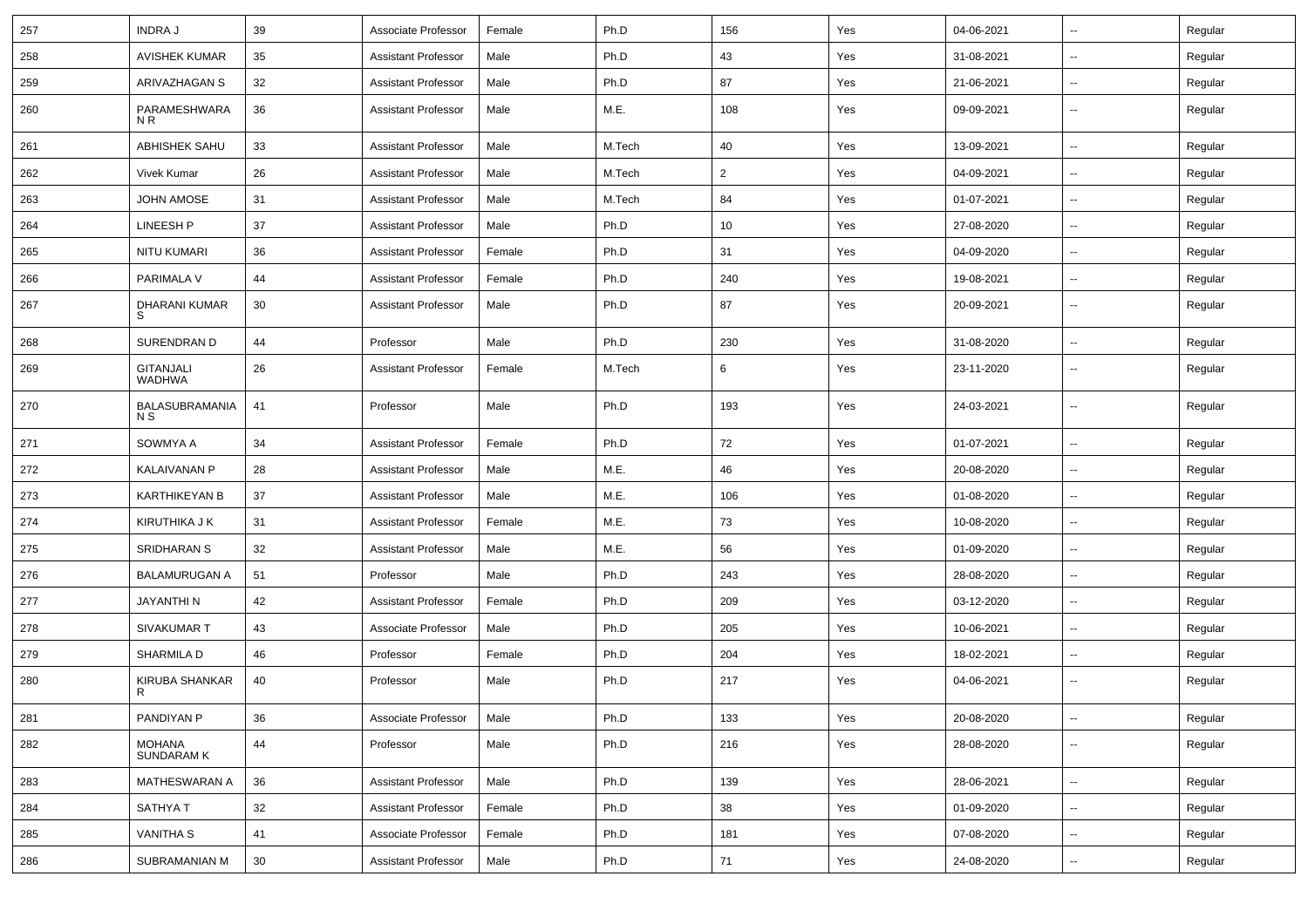| 287 | SURIYA UMA DEVI                      | 31     | Assistant Professor        | Female | Ph.D    | 79  | Yes           | 21-08-2020 | $\overline{\phantom{a}}$ | Regular  |
|-----|--------------------------------------|--------|----------------------------|--------|---------|-----|---------------|------------|--------------------------|----------|
| 288 | <b>GEETHA P</b>                      | 47     | Associate Professor        | Female | Ph.D    | 295 | Yes           | 01-11-2020 | $\sim$                   | Regular  |
| 289 | ARULPANDY P                          | 29     | <b>Assistant Professor</b> | Male   | M. Phil | 67  | Yes           | 07-05-2021 | --                       | Regular  |
| 290 | RAVI KUMAR K                         | 42     | Professor                  | Male   | Ph.D    | 218 | Yes           | 28-08-2020 | $\overline{\phantom{a}}$ | Regular  |
| 291 | SAYAHNYA ROY                         | 32     | <b>Assistant Professor</b> | Male   | Ph.D    | 32  | Yes           | 04-09-2020 | $\overline{\phantom{a}}$ | Regular  |
| 292 | <b>GANESAN P</b>                     | 38     | Associate Professor        | Male   | Ph.D    | 135 | Yes           | 03-09-2021 |                          | Regular  |
| 293 | <b>RANJITH KUMAR E</b>               | 34     | Associate Professor        | Male   | Ph.D    | 124 | Yes           | 26-08-2020 | $\sim$                   | Regular  |
| 294 | SUBRAMANIYAN<br>RAJA R               | 33     | Assistant Professor        | Male   | Ph.D    | 81  | Yes           | 14-09-2020 | $\sim$                   | Regular  |
| 295 | <b>MARUTHI</b><br><b>VENKATESH K</b> | 38     | <b>Assistant Professor</b> | Male   | M.E.    | 148 | Yes           | 26-08-2020 | $\mathbf{u}$             | Regular  |
| 296 | MOHANASUNDARA<br>M M                 | 40     | Assistant Professor        | Male   | M.E.    | 138 | Yes           | 06-08-2020 | $\overline{\phantom{a}}$ | Regular  |
| 297 | <b>BHARATHI</b><br><b>GANESAN R</b>  | 31     | <b>Assistant Professor</b> | Male   | Ph.D    | 4   | Yes           | 11-08-2020 | $\mathbf{u}$             | Regular  |
| 298 | AMIT KUMAR<br><b>MISHRA</b>          | 28     | <b>Assistant Professor</b> | Male   | M.Tech  | 4   | Yes           | 19-08-2021 | $\sim$                   | Regular  |
| 299 | <b>GANESHKUMAR S</b>                 | 28     | Assistant Professor        | Male   | M.E.    | 62  | Yes           | 01-09-2021 | $\sim$                   | Regular  |
| 300 | <b>UMA RANI M</b>                    | 31     | Assistant Professor        | Female | M.Tech  | 4   | Yes           | 11-08-2021 | $\overline{\phantom{a}}$ | Regular  |
| 301 | JENCY A<br><b>JEBAMANI B</b>         | 23     | Assistant Professor        | Female | M.Tech  | 4   | Yes           | 25-08-2021 | $\overline{\phantom{a}}$ | Regular  |
| 302 | <b>ANCHAL</b><br>AHALAWAT            | 28     | <b>Assistant Professor</b> | Female | M.Tech  | 4   | Yes           | 31-08-2021 | $\overline{\phantom{a}}$ | Regular  |
| 303 | <b>VIDHIYA R</b>                     | 26     | <b>Assistant Professor</b> | Female | Ph.D    | 26  | Yes           | 22-10-2021 | $\overline{\phantom{a}}$ | Regular  |
| 304 | PRABAKARAN K                         | 36     | <b>Assistant Professor</b> | Male   | Ph.D    | 123 | Yes           | 01-11-2021 |                          | Regular  |
| 305 | <b>MOHANRAJ S</b>                    | 32     | <b>Assistant Professor</b> | Male   | M.E.    | 118 | No            | 01-09-2020 | 01-08-2021               | Regular  |
| 306 | RAJASEKAR S S                        | 41     | <b>Assistant Professor</b> | Male   | Ph.D    | 98  | No            | 16-09-2020 | 01-09-2021               | Regular  |
| 307 | MOHAN m                              | 34     | Assistant Professor        | Male   | M.E.    | 134 | No            | 28-09-2020 | 01-08-2021               | Regular  |
| 308 | PRABAKARAN P                         | 46     | Assistant Professor        | Male   | M.E.    | 181 | No            | 01-08-2020 | 01-08-2021               | Regular  |
| 309 | JAYASELVI J                          | 51     | <b>Assistant Professor</b> | Female | M.E.    | 201 | No            | 01-08-2020 | 01-09-2021               | Regular  |
| 310 | SIVARANJANI R                        | 37     | <b>Assistant Professor</b> | Female | M. Phil | 120 | $\mathsf{No}$ | 05-06-2017 | 01-11-2020               | Regular  |
| 311 | SATHYA M                             | 33     | <b>Assistant Professor</b> | Female | M. Phil | 61  | No            | 23-06-2017 | 01-11-2021               | Regular  |
| 312 | RAJESH<br>DHAMODHARASA<br>MY.        | 43     | Professor                  | Male   | M.S     | 212 | Yes           | 12-11-2020 | $\overline{\phantom{a}}$ | Visiting |
| 313 | <b>JEGATHA</b>                       | 42     | <b>Assistant Professor</b> | Male   | M.E.    | 229 | Yes           | 01-06-2021 | $\sim$                   | Regular  |
| 314 | KANAGARAJU K                         | 62     | Professor                  | Male   | Ph.D    | 372 | Yes           | 21-01-2022 | $\sim$                   | Visiting |
| 315 | SOWMYA R                             | $33\,$ | <b>Assistant Professor</b> | Female | M.E.    | 45  | No            | 13-08-2020 | 30-06-2021               | Regular  |